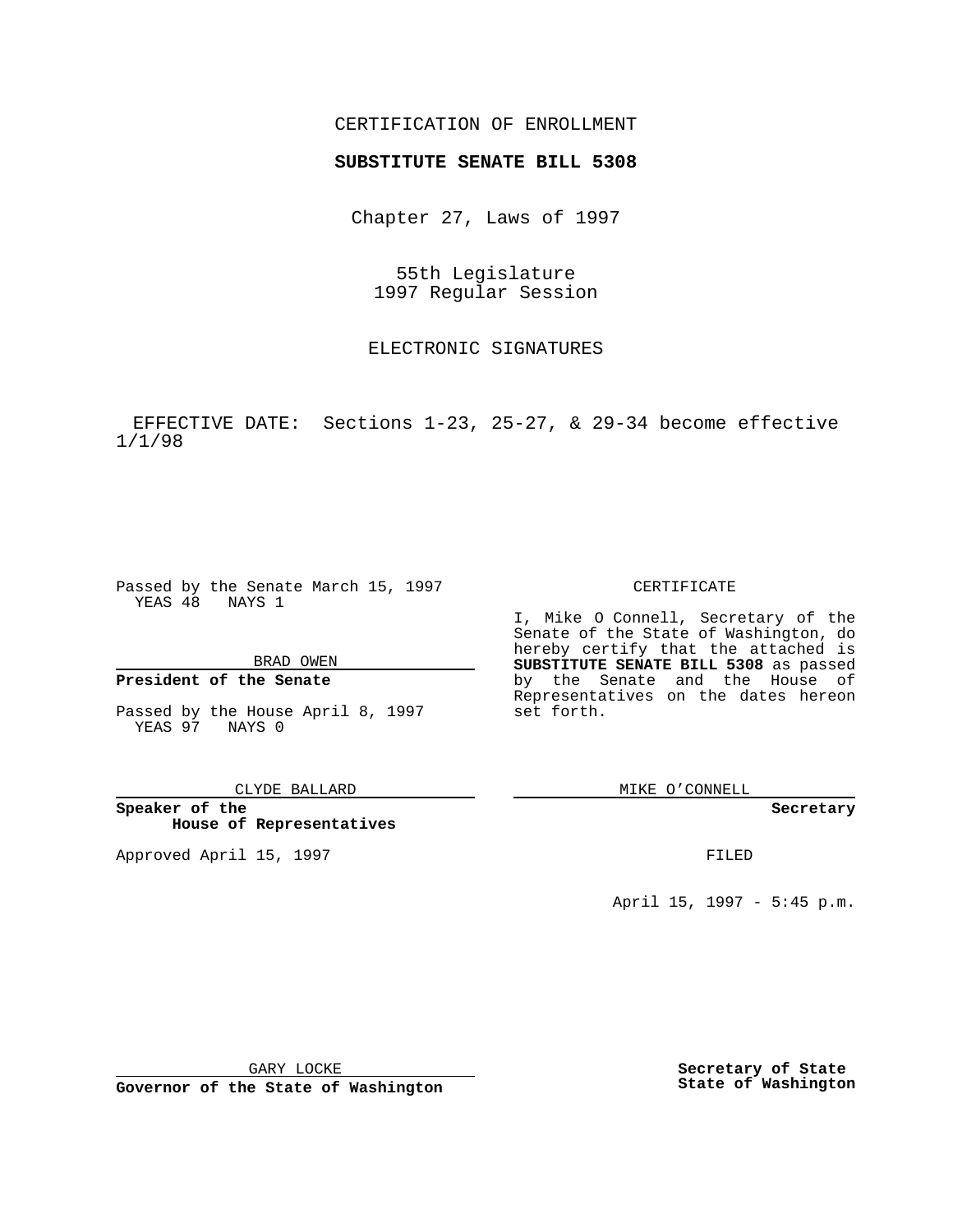# **SUBSTITUTE SENATE BILL 5308** \_\_\_\_\_\_\_\_\_\_\_\_\_\_\_\_\_\_\_\_\_\_\_\_\_\_\_\_\_\_\_\_\_\_\_\_\_\_\_\_\_\_\_\_\_\_\_

\_\_\_\_\_\_\_\_\_\_\_\_\_\_\_\_\_\_\_\_\_\_\_\_\_\_\_\_\_\_\_\_\_\_\_\_\_\_\_\_\_\_\_\_\_\_\_

Passed Legislature - 1997 Regular Session

### **State of Washington 55th Legislature 1997 Regular Session**

**By** Senate Committee on Energy & Utilities (originally sponsored by Senators Horn, Finkbeiner, Franklin, Fraser and Winsley; by request of Secretary of State)

Read first time 02/27/97.

 AN ACT Relating to electronic signatures; amending RCW 19.34.030, 19.34.040, 19.34.100, 19.34.110, 19.34.120, 19.34.200, 19.34.210, 19.34.240, 19.34.250, 19.34.260, 19.34.280, 19.34.300, 19.34.310, 19.34.320, 19.34.340, 19.34.350, 19.34.400, 19.34.500, 19.34.901, 19.34.020, 19.34.220, and 19.34.410; adding new sections to chapter 19.34 RCW; adding a new section to chapter 43.105 RCW; prescribing penalties; and providing an effective date.

8 BE IT ENACTED BY THE LEGISLATURE OF THE STATE OF WASHINGTON:

9 **Sec. 1.** RCW 19.34.030 and 1996 c 250 s 104 are each amended to 10 read as follows:

11 (1) ((<del>If six months elapse during which time no certification</del> 12 authority is licensed in this state, then the secretary shall be a 13 certification authority, and may issue, suspend, and revoke 14 certificates in the manner prescribed for licensed certification 15 authorities. Except for licensing requirements, this chapter applies 16 to the secretary with respect to certificates he or she issues. The 17 secretary must discontinue acting as a certification authority if 18 another certification authority is licensed, in a manner allowing 19 reasonable transition to private enterprise.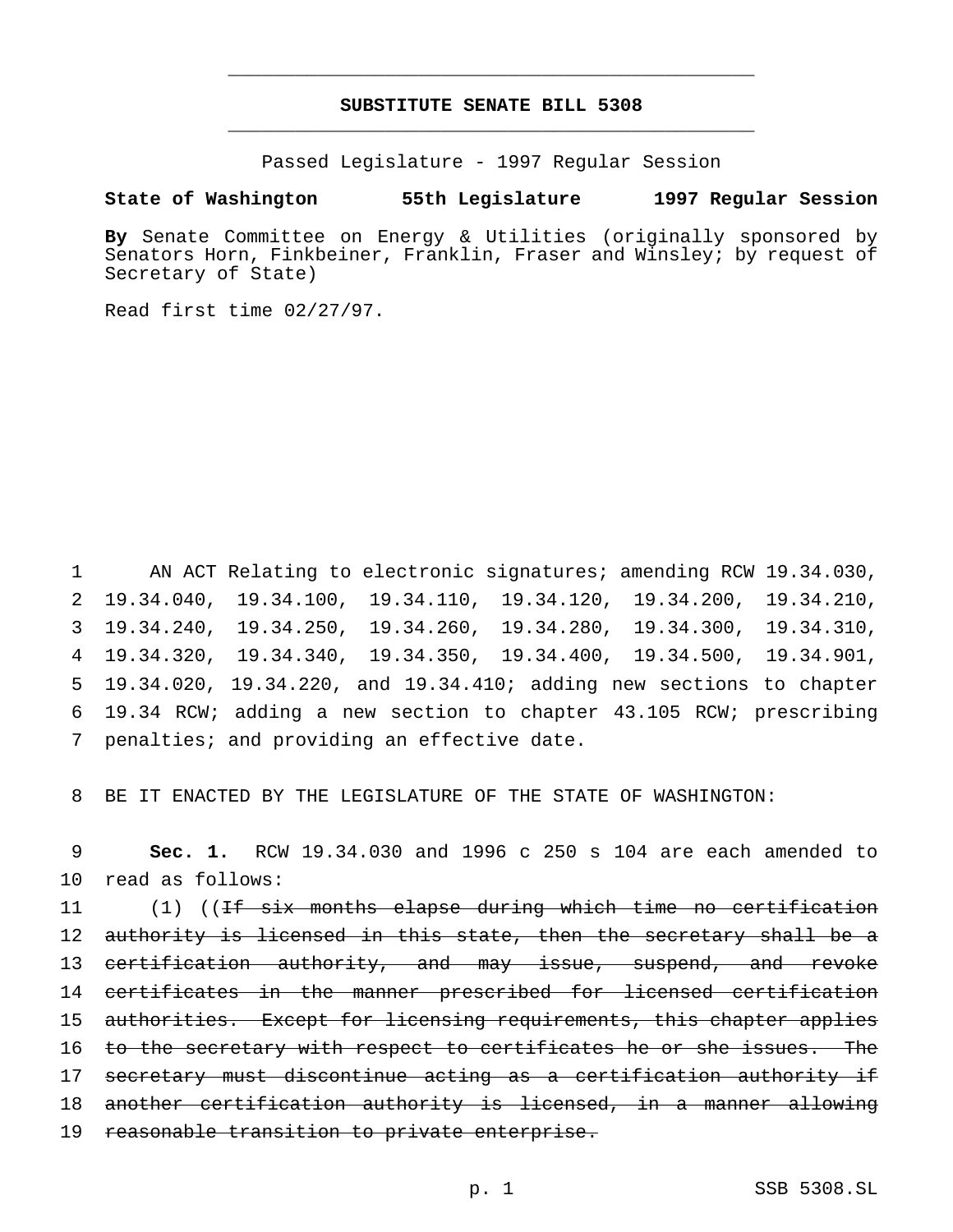$(2)$ )) The secretary must maintain a publicly accessible data base containing a certification authority disclosure record for each licensed certification authority, and a list of all judgments filed 4 with the secretary, within the previous five years, under RCW 5 19.34.290. The secretary must publish the contents of the data base in at least one recognized repository.

7 ( $(\frac{1}{3})$ ) (2) The secretary ((must)) may adopt rules consistent with this chapter and in furtherance of its purposes:

 (a) To govern licensed certification authorities and recognized 10 repositories, their practice, and the termination of a licensed 11 certification authority's or recognized repository's practice;

 (b) To determine an amount reasonably appropriate for a suitable guaranty, in light of the burden a suitable guaranty places upon licensed certification authorities and the assurance of quality and financial responsibility it provides to persons who rely on certificates issued by licensed certification authorities;

 (c) To specify reasonable requirements for the form of certificates issued by licensed certification authorities, in accordance with generally accepted standards for digital signature certificates;

 (d) To specify reasonable requirements for recordkeeping by licensed certification authorities;

 (e) To specify reasonable requirements for the content, form, and sources of information in certification authority disclosure records, the updating and timeliness of the information, and other practices and policies relating to certification authority disclosure records;

 (f) To specify the form of certification practice statements; ((and))

28 (g) To specify the procedure and manner in which a certificate may 29 be suspended or revoked, as consistent with this chapter; and

30 (h) Otherwise to give effect to and implement this chapter.

 **Sec. 2.** RCW 19.34.040 and 1996 c 250 s 105 are each amended to read as follows:

 The secretary may adopt rules establishing reasonable fees for all 34 services rendered by the secretary under this chapter, in amounts that 35 are reasonably calculated to be sufficient to compensate for the costs 36 of all services under this chapter, but that are not estimated to 37 exceed those costs in the aggregate. All fees recovered by the secretary must be deposited in the state general fund.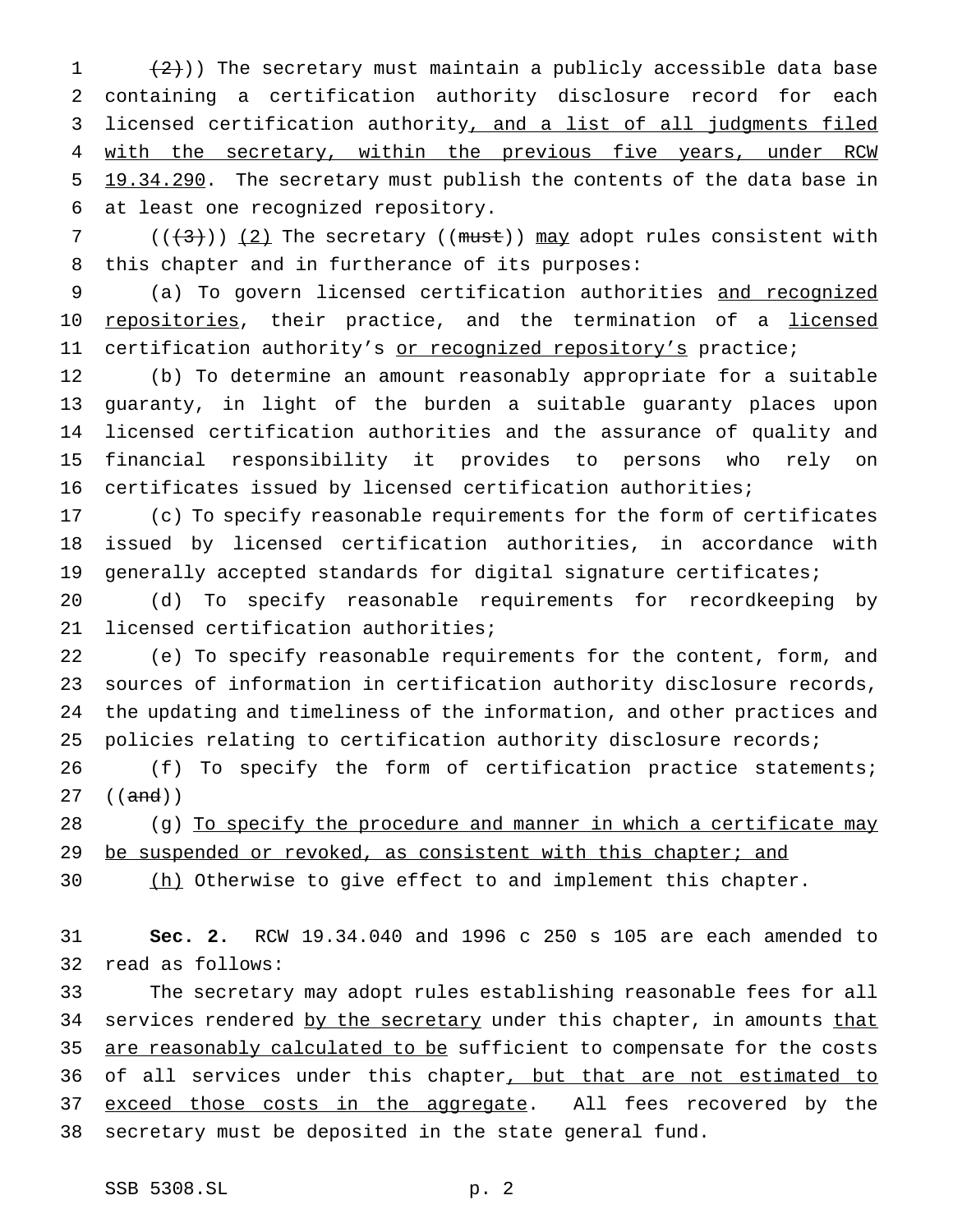**Sec. 3.** RCW 19.34.100 and 1996 c 250 s 201 are each amended to read as follows:

 (1) To obtain or retain a license, a certification authority must: (a) Be the subscriber of a certificate published in a recognized repository;

 (b) Employ as operative personnel only persons who have not been 7 convicted within the past fifteen years of a felony or have ever been 8 convicted of a crime involving fraud, false statement, or deception; (c) Employ as operative personnel only persons who have

 demonstrated knowledge and proficiency in following the requirements of this chapter;

 (d) File with the secretary a suitable guaranty, unless the 13 certification authority is a ((department, office, or official of a 14 state,)) city( $(\tau)$ ) or county ((governmental entity, provided that:

15 (i) Each of the public entities in (d) of this subsection act 16 through designated officials authorized by rule or ordinance to perform 17 certification authority functions; or

18 (ii) This state or one of the public entities in (d) of this subsection is the subscriber of all certificates issued by the 20 certification authority)) that is self-insured or the department of information services;

22 (e) ((Have the right to)) Use a trustworthy system, including a 23 secure means for limiting access to its private key;

 (f) Present proof to the secretary of having working capital reasonably sufficient, according to rules adopted by the secretary, to 26 enable the applicant to conduct business as a certification authority; (g) Maintain an office in this state or have established a

28 registered agent for service of process in this state; and (h) Comply with all further licensing requirements established by

rule by the secretary.

 (2) The secretary must issue a license to a certification authority that:

(a) Is qualified under subsection (1) of this section;

(b) Applies in writing to the secretary for a license; and

(c) Pays a filing fee adopted by rule by the secretary.

 (3) The secretary may by rule classify licenses according to specified limitations, such as a maximum number of outstanding certificates, cumulative maximum of recommended reliance limits in certificates issued by the certification authority, or issuance only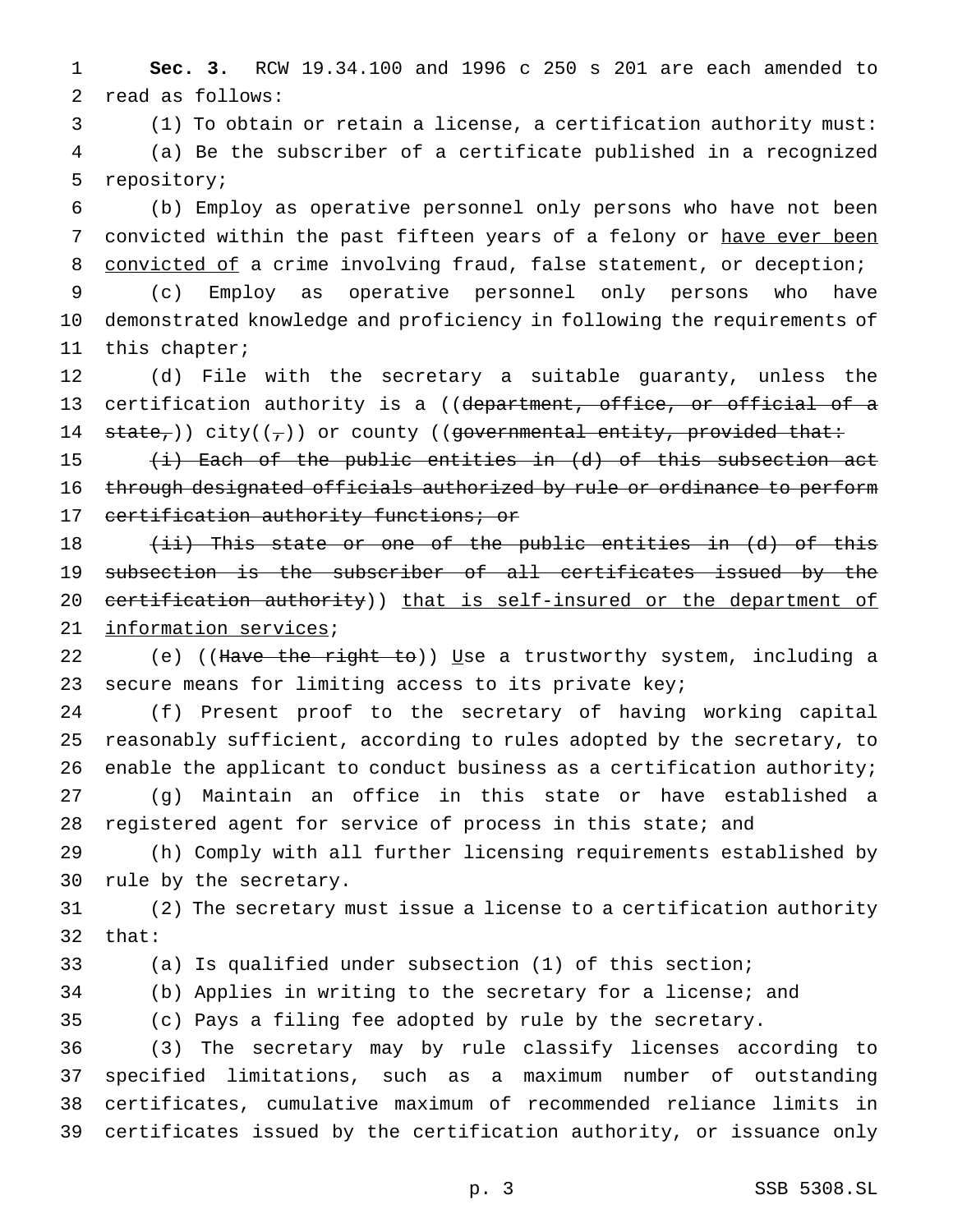within a single firm or organization, and the secretary may issue licenses restricted according to the limits of each classification. ((A certification authority acts as an unlicensed certification authority in issuing a certificate exceeding the restrictions of the certification authority's license.)) The liability limits of RCW 19.34.280 do not apply to a certificate issued by a certification authority that exceeds the restrictions of the certification 8 authority's license.

 (4) The secretary may revoke or suspend a certification authority's license, in accordance with the administrative procedure act, chapter 34.05 RCW, for failure to comply with this chapter or for failure to 12 remain qualified under subsection (1) of this section. The secretary 13 may order the summary suspension of a license pending proceedings for 14 revocation or other action, which must be promptly instituted and 15 determined, if the secretary includes within a written order a finding that the certification authority has either:

 (a) Utilized its license in the commission of a violation of a 18 state or federal criminal statute or of chapter 19.86 RCW; or

 (b) Engaged in conduct giving rise to a serious risk of loss to public or private parties if the license is not immediately suspended.

 (5) The secretary may recognize by rule the licensing or authorization of certification authorities by other governmental entities, provided that those licensing or authorization requirements are substantially similar to those of this state. If licensing by another government is so recognized:

 (a) RCW 19.34.300 through 19.34.350 apply to certificates issued by the certification authorities licensed or authorized by that government in the same manner as it applies to licensed certification authorities of this state; and

 (b) The liability limits of RCW 19.34.280 apply to the certification authorities licensed or authorized by that government in the same manner as they apply to licensed certification authorities of this state.

 (6) Unless the parties provide otherwise by contract between themselves, the licensing requirements in this section do not affect the effectiveness, enforceability, or validity of any digital signature, except that RCW 19.34.300 through 19.34.350 do not apply 38 (( $\{in$  relation)) to ((a digital signature that cannot be verified by))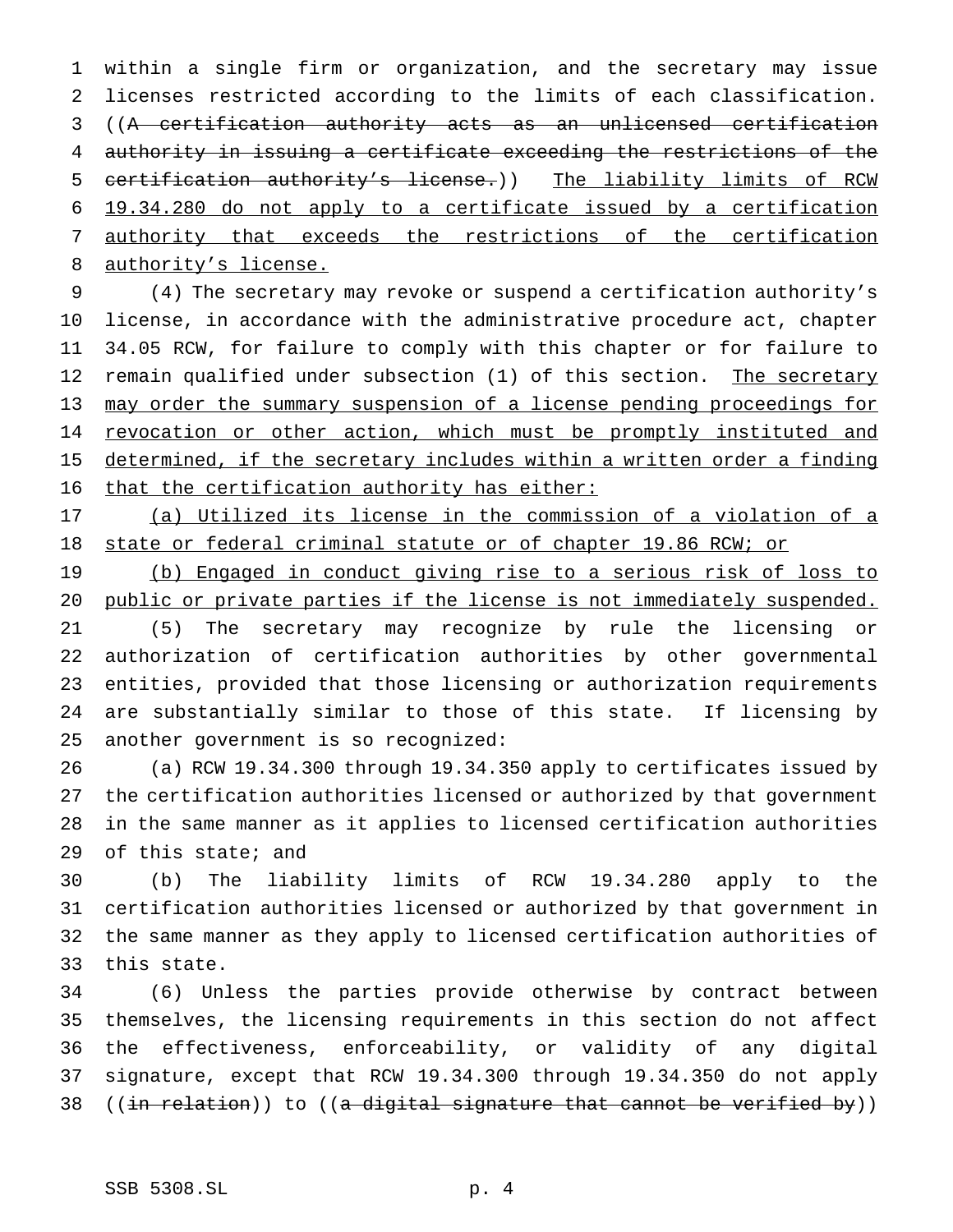1 a certificate, and associated digital signature, issued by an 2 unlicensed certification authority.

3 (7) A certification authority that has not obtained a license is 4 not subject to the provisions of this chapter, except as specifically 5 provided.

 NEW SECTION. **Sec. 4.** A new section is added to chapter 19.34 RCW, to be codified to follow RCW 19.34.100 immediately, to read as follows: Licenses issued under this chapter expire one year after issuance, except that the secretary may provide by rule for a longer duration. The secretary shall provide, by rule, for a system of license renewal, which may include requirements for continuing education.

12 **Sec. 5.** RCW 19.34.110 and 1996 c 250 s 202 are each amended to 13 read as follows:

14 (1) ((A certified public accountant having expertise in computer 15 security or an accredited computer security professional must audit the 16 operations of each licensed certification authority at least once each 17 year to evaluate compliance with this chapter. The secretary may by 18 rule specify the qualifications of auditors.)) A licensed certification 19 authority shall obtain a compliance audit, as may be more fully defined 20 by rule of the secretary, at least once every year. The auditor shall 21 issue an opinion evaluating the degree to which the certification 22 authority conforms to the requirements of this chapter and the 23 administrative rules adopted by the secretary. If the certification 24 authority is also a recognized repository, the audit must include the 25 repository.

26 (2) ((Based on information gathered in the audit, the auditor must 27 categorize the licensed certification authority's compliance as one of 28 the following:

29 (a) Full compliance. The certification authority appears to 30 conform to all applicable statutory and regulatory requirements.

31 (b) Substantial compliance. The certification authority appears 32 generally to conform to applicable statutory and regulatory 33 requirements. However, one or more instances of noncompliance or of 34 inability to demonstrate compliance were found in an audited sample, 35 but were likely to be inconsequential.

36 (c) Partial compliance. The certification authority appears to 37 comply with some statutory and regulatory requirements, but was found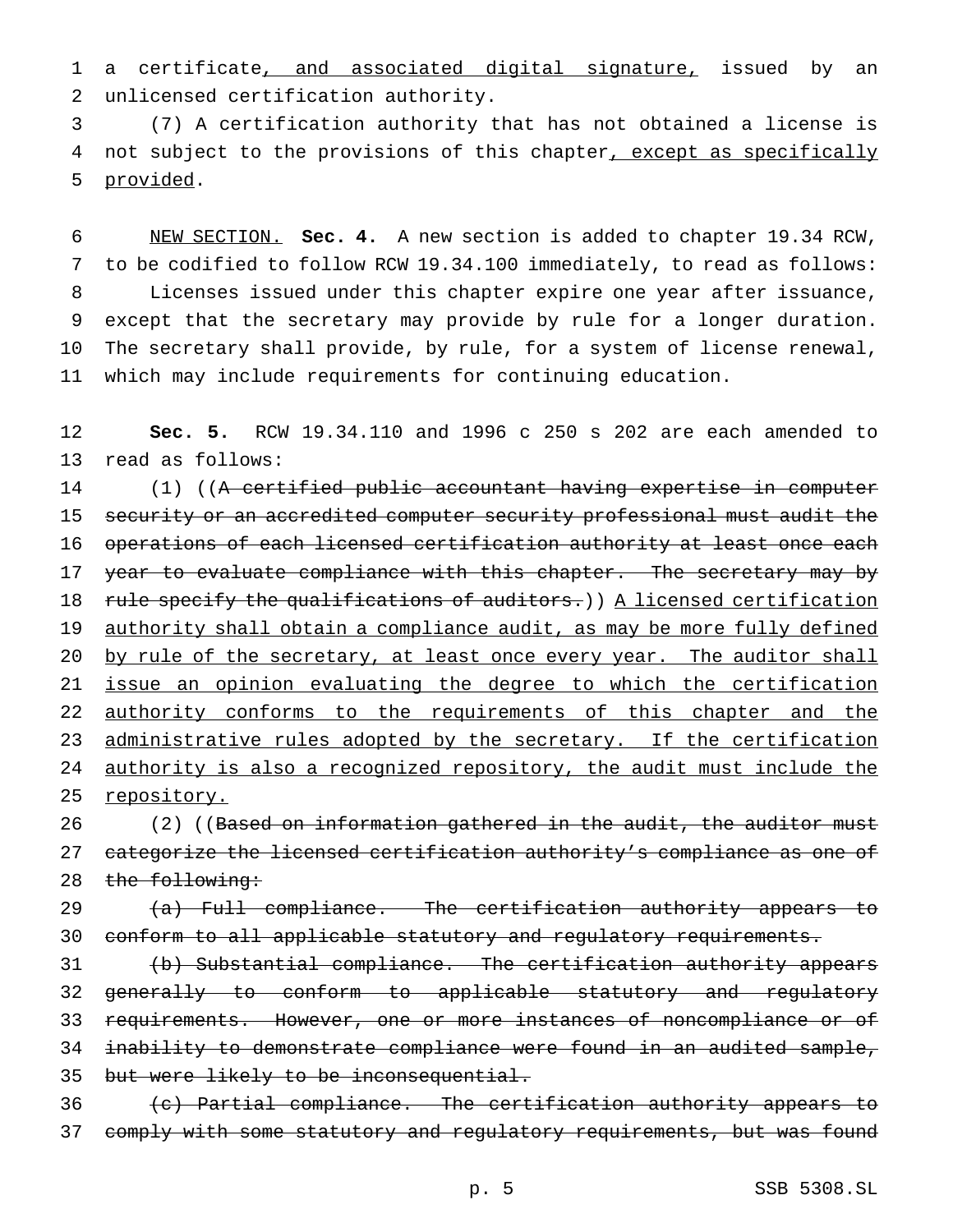1 not to have complied or not to be able to demonstrate compliance with

2 one or more important safeguards.

3 (d) Noncompliance. The certification authority complies with few 4 or none of the statutory and regulatory requirements, fails to keep 5 adequate records to demonstrate compliance with more than a few 6 requirements, or refused to submit to an audit.)) The certification 7 authority shall file a copy of the audit report with the secretary. 8 The secretary may provide by rule for filing of the report in an 9 electronic format. The secretary ((must)) shall publish the report in 10 the certification authority disclosure record it maintains for the 11 certification authority ((<del>the date of the audit and the resulting</del> 12 categorization of the certification authority.

13 (3) The secretary may exempt a licensed certification authority 14 from the requirements of subsection (1) of this section, if:

15 (a) The certification authority to be exempted requests exemption 16 <del>in writing;</del>

17 (b) The most recent performance audit, if any, of the certification 18 authority resulted in a finding of full or substantial compliance; and 19 (c) The certification authority declares under oath, affirmation, 20 or penalty of perjury that one or more of the following is true with 21 respect to the certification authority:

22  $\{i\}$  The certification authority has issued fewer than six 23 certificates during the past year and the recommended reliance limits 24 of all of the certificates do not exceed ten thousand dollars;

25  $(i)$  The aggregate lifetime of all certificates issued by the 26 certification authority during the past year is less than thirty days 27 and the recommended reliance limits of all of the certificates do not 28 exceed ten thousand dollars; or

29 (iii) The recommended reliance limits of all certificates 30 outstanding and issued by the certification authority total less than 31 one thousand dollars.

32 (4) If the certification authority's declaration under subsection 33  $(3)$  of this section falsely states a material fact, the certification 34 authority has failed to comply with the performance audit requirements 35 of this section.

36 (5) If a licensed certification authority is exempt under 37 subsection (3) of this section, the secretary must publish in the 38 certification authority disclosure record it maintains for the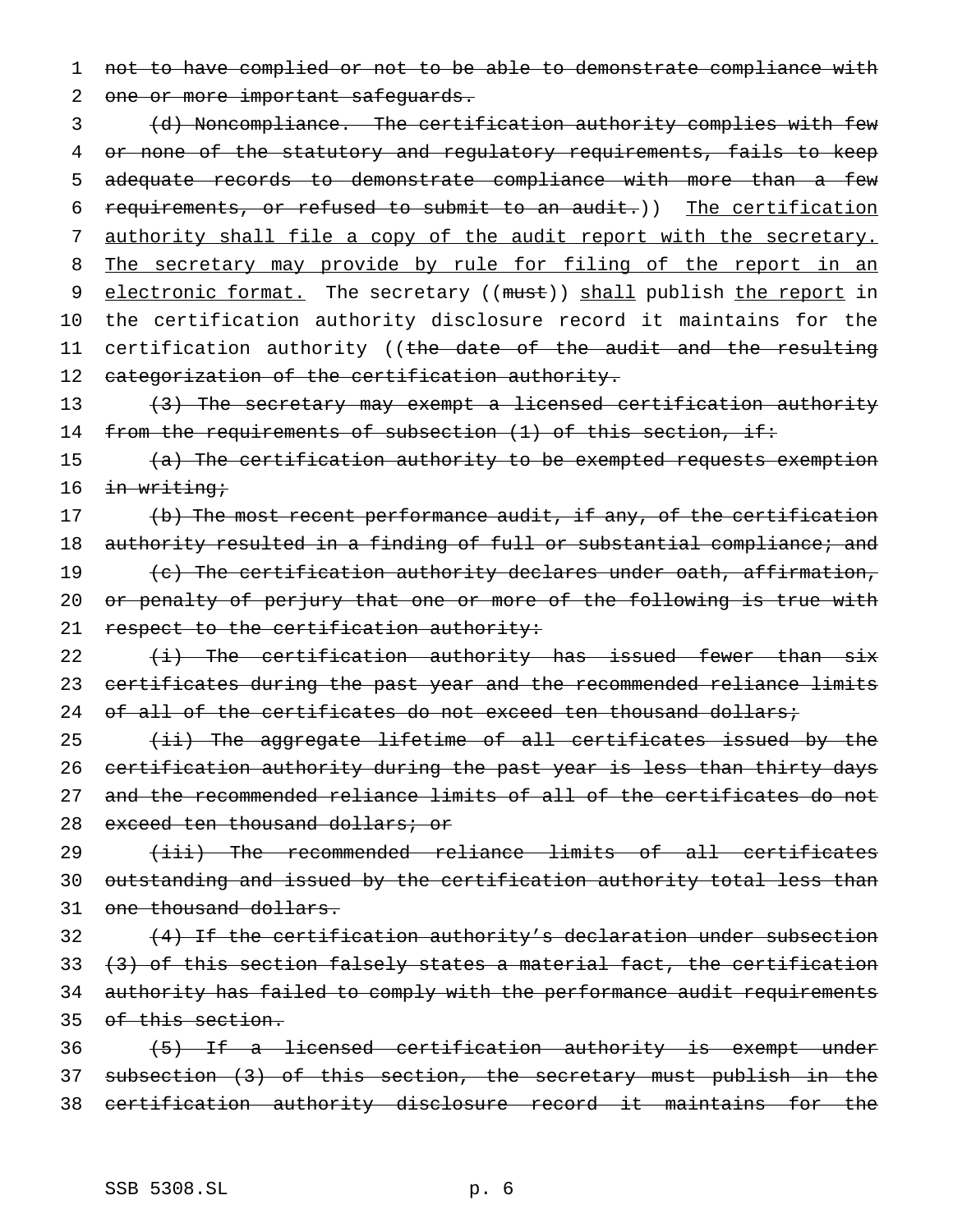certification authority that the certification authority is exempt from

2 the performance audit requirement)).

 NEW SECTION. **Sec. 6.** A new section is added to chapter 19.34 RCW, to be codified to follow RCW 19.34.110 immediately, to read as follows:

 (1)(a) An auditor signing a report of opinion as to a compliance audit required by RCW 19.34.110 must:

 (i) Be a certified public accountant, licensed under chapter 18.04 RCW or equivalent licensing statute of another jurisdiction; or

 (ii) Meet such other qualifications as the secretary may establish by rule.

 (b) Auditors must either possess such computer security qualifications as are necessary to conduct the audit or employ, contract, or associate with firms or individuals who do. The secretary may adopt rules establishing qualifications as to expertise or experience in computer security.

 (2) The compliance audits of state agencies and local governments who are licensed certification authorities, and the secretary, must be performed under the authority of the state auditor. The state auditor may contract with private entities as needed to comply with this chapter.

 **Sec. 7.** RCW 19.34.120 and 1996 c 250 s 203 are each amended to read as follows:

 (1) The secretary may investigate the activities of a licensed certification authority material to its compliance with this chapter and issue orders to a certification authority to further its investigation and secure compliance with this chapter.

 (2) The secretary may suspend or revoke the license of a certification authority for its failure to comply with an order of the secretary.

 (3) The secretary may by order impose and collect a civil monetary 31 penalty against a licensed certification authority for a violation of 32 this chapter in an amount not to exceed ((five)) ten thousand dollars per incident, or ninety percent of the recommended reliance limit of a material certificate, whichever is less. In case of a violation continuing for more than one day, each day is considered a separate 36 incident. The secretary may adopt rules setting forth the standards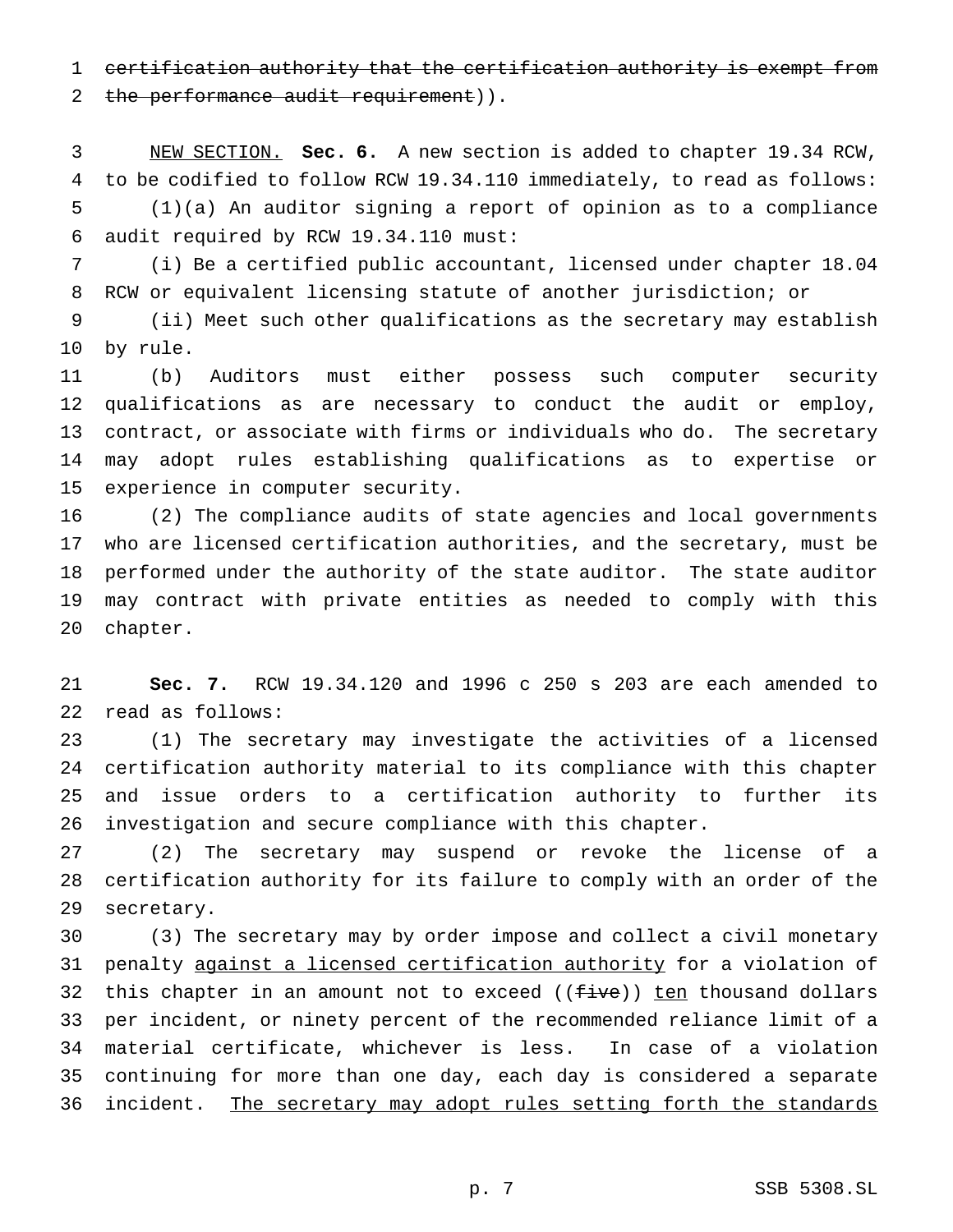1 governing the exercise of the secretary's discretion as to penalty amounts.

 (4) The secretary may order a certification authority, which it has found to be in violation of this chapter, to pay the costs incurred by the secretary in prosecuting and adjudicating proceedings relative to the order, and enforcing it.

 (5) The secretary must exercise authority under this section in accordance with the administrative procedure act, chapter 34.05 RCW, and a licensed certification authority may obtain judicial review of the secretary's actions as prescribed by chapter 34.05 RCW. The secretary may also seek injunctive relief to compel compliance with an order.

 **Sec. 8.** RCW 19.34.200 and 1996 c 250 s 301 are each amended to read as follows:

15 (1) A licensed certification authority or subscriber ((may)) shall use only a trustworthy system:

(a) To issue, suspend, or revoke a certificate;

 (b) To publish or give notice of the issuance, suspension, or revocation of a certificate; or

(c) To create a private key.

 (2) A licensed certification authority must disclose any material certification practice statement, and any fact material to either the reliability of a certificate that it has issued or its ability to perform its services. A certification authority may require a signed, written, and reasonably specific inquiry from an identified person, and payment of reasonable compensation, as conditions precedent to effecting a disclosure required in this subsection.

 **Sec. 9.** RCW 19.34.210 and 1996 c 250 s 302 are each amended to read as follows:

 (1) A licensed certification authority may issue a certificate to a subscriber only after all of the following conditions are satisfied: (a) The certification authority has received a request for issuance 33 signed by the prospective subscriber; and

(b) The certification authority has confirmed that:

 (i) The prospective subscriber is the person to be listed in the certificate to be issued;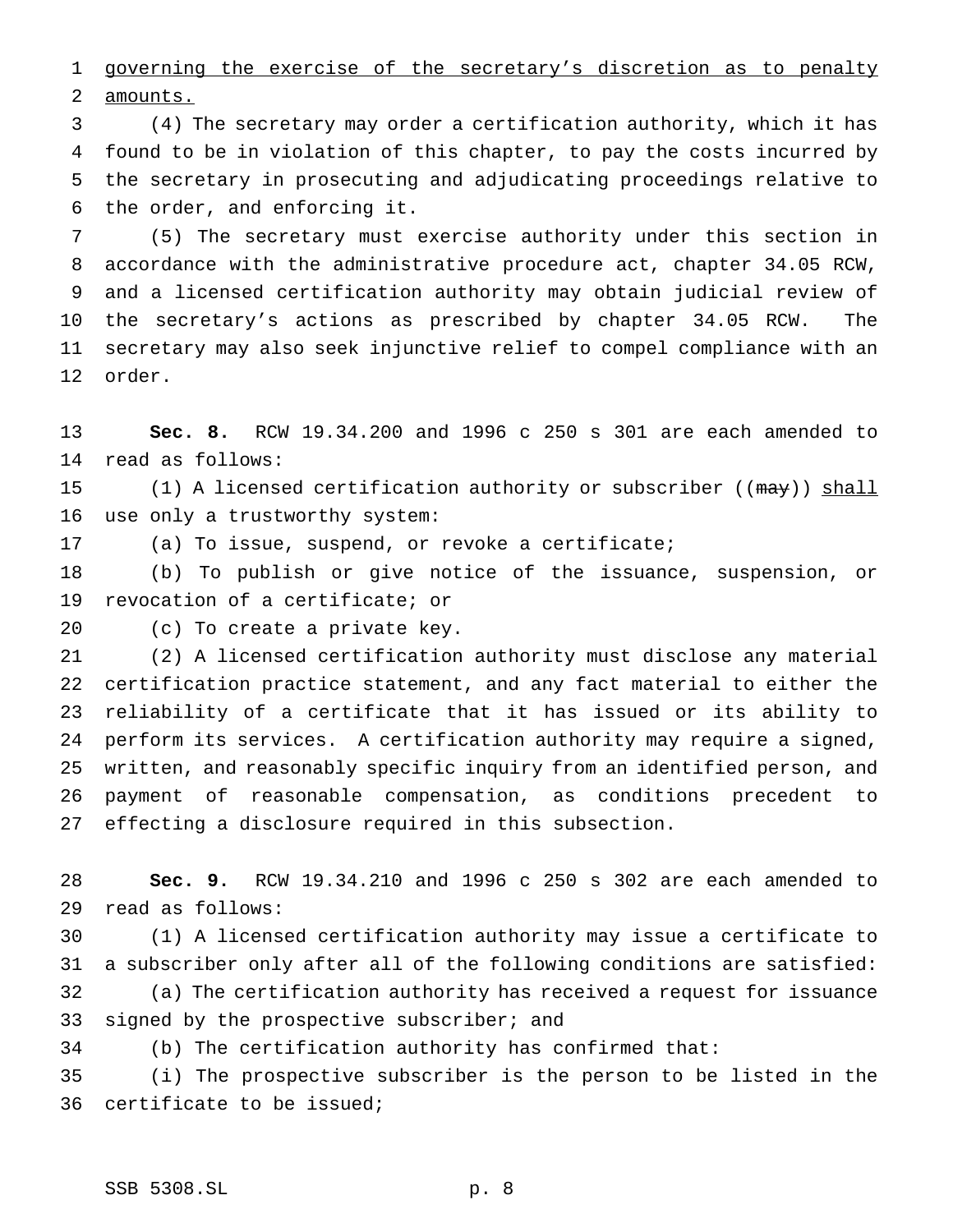(ii) If the prospective subscriber is acting through one or more agents, the subscriber duly authorized the agent or agents to have custody of the subscriber's private key and to request issuance of a certificate listing the corresponding public key;

 (iii) The information in the certificate to be issued is accurate; (iv) The prospective subscriber rightfully holds the private key corresponding to the public key to be listed in the certificate;

 (v) The prospective subscriber holds a private key capable of 9 creating a digital signature;  $((and))$ 

 (vi) The public key to be listed in the certificate can be used to verify a digital signature affixed by the private key held by the 12 prospective subscriber; and

 (vii) The certificate provides information sufficient to locate or identify one or more repositories in which notification of the 15 revocation or suspension of the certificate will be listed if the certificate is suspended or revoked.

17 (c) The requirements of this subsection may not be waived or disclaimed by either the licensed certification authority, the subscriber, or both.

 (2) If the subscriber accepts the issued certificate, the certification authority must publish a signed copy of the certificate in a recognized repository, as the certification authority and the subscriber named in the certificate may agree, unless a contract between the certification authority and the subscriber provides otherwise. If the subscriber does not accept the certificate, a licensed certification authority must not publish it, or must cancel its publication if the certificate has already been published.

 (3) Nothing in this section precludes a licensed certification authority from conforming to standards, certification practice statements, security plans, or contractual requirements more rigorous than, but nevertheless consistent with, this chapter.

 (4) After issuing a certificate, a licensed certification authority must revoke it immediately upon confirming that it was not issued as required by this section. A licensed certification authority may also suspend a certificate that it has issued for a reasonable period not 36 exceeding ((forty-eight)) ninety-six hours as needed for an investigation to confirm grounds for revocation under this subsection. The certification authority must give notice to the subscriber as soon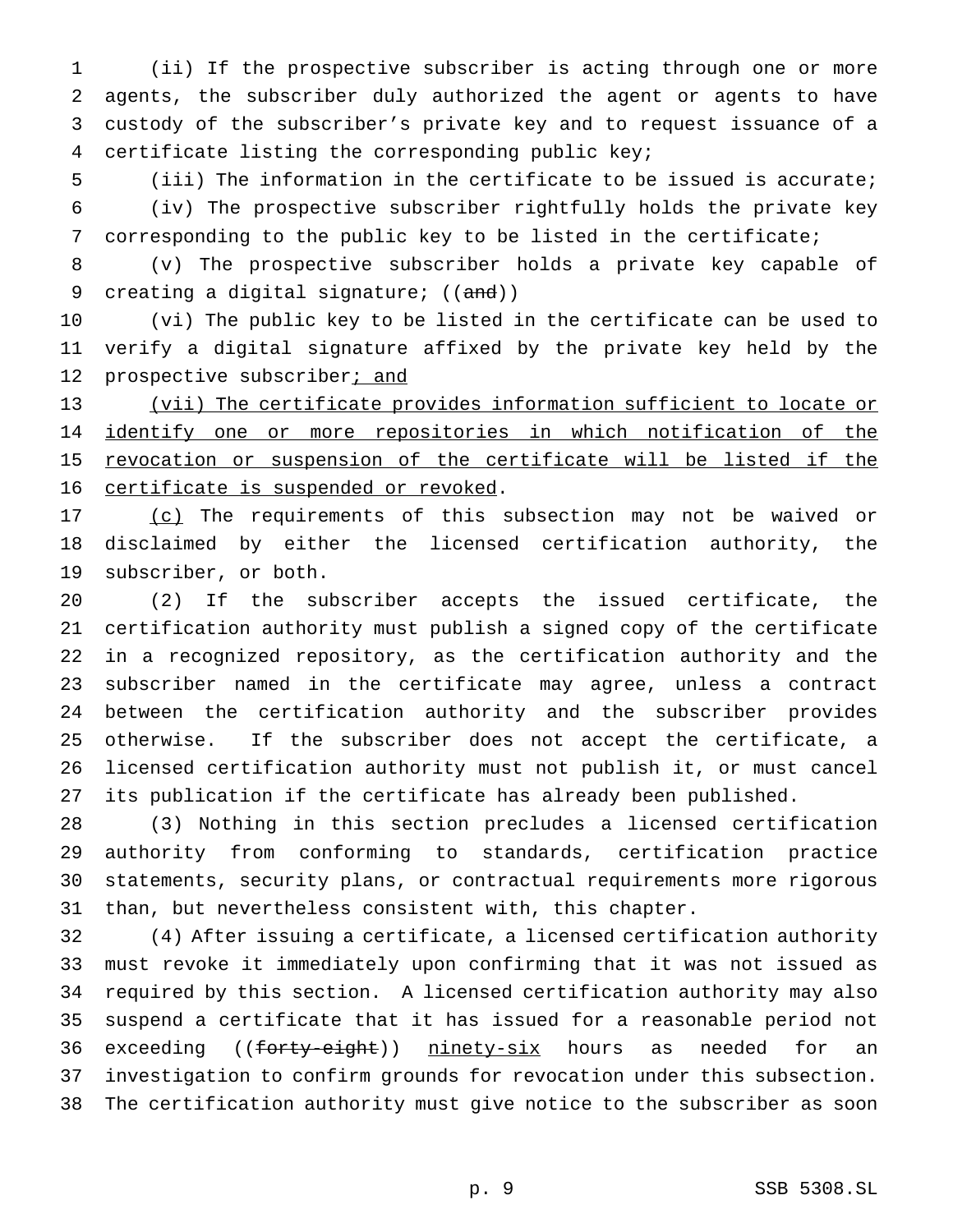as practicable after a decision to revoke or suspend under this subsection.

 (5) The secretary may order the licensed certification authority to suspend or revoke a certificate that the certification authority issued, if, after giving any required notice and opportunity for the certification authority and subscriber to be heard in accordance with the administrative procedure act, chapter 34.05 RCW, the secretary determines that:

 (a) The certificate was issued without substantial compliance with this section; and

 (b) The noncompliance poses a significant risk to persons reasonably relying on the certificate.

 Upon determining that an emergency requires an immediate remedy, and in accordance with the administrative procedure act, chapter 34.05 RCW, the secretary may issue an order suspending a certificate for a 16 period not to exceed ((forty-eight)) ninety-six hours.

 NEW SECTION. **Sec. 10.** A new section is added to chapter 19.34 RCW, to be codified to follow RCW 19.34.230 immediately, to read as follows:

 (1) A unit of state or local government, including its appropriate officers or employees, may become a subscriber to a certificate for purposes of conducting official business, but only if the certificate is issued by a licensed certification authority. A unit of state government, except the secretary and the department of information services, may not act as a certification authority.

 (2) A city or county may become a licensed certification authority under RCW 19.34.100 for purposes of providing services to local government, if authorized by ordinance adopted by the city or county legislative authority.

 (3) The limitation to licensed certification authorities in subsection (1) of this section does not apply to uses of digital signatures or key pairs limited to internal agency procedures, as to which the signature is not required by statute, administrative rule, court rule, or requirement of the office of financial management.

 **Sec. 11.** RCW 19.34.240 and 1996 c 250 s 305 are each amended to read as follows: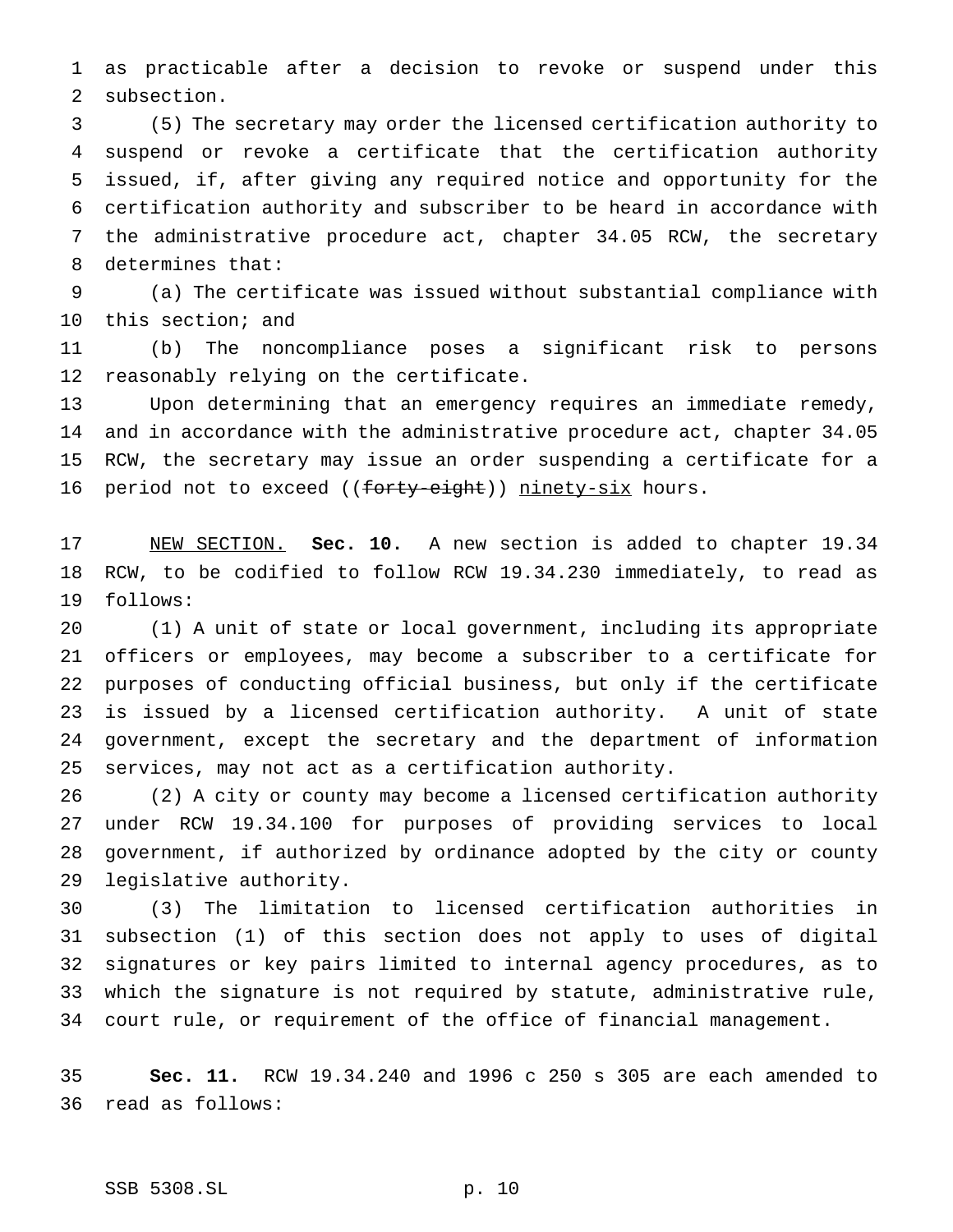(1) By accepting a certificate issued by a licensed certification authority, the subscriber identified in the certificate assumes a duty to exercise reasonable care to retain control of the private key and prevent its disclosure to a person not authorized to create the subscriber's digital signature. The subscriber is released from this duty if the certificate expires or is revoked.

7 (2) A private key is the personal property of the subscriber who 8 rightfully holds it.

9 (3) ((If a certification authority holds the private key 10 corresponding to a public key listed in a certificate that it has 11 issued, the certification authority holds the private key as a 12 fiduciary of the subscriber named in the certificate, and may use that 13 private key only with the subscriber's prior, written approval, unless 14 the subscriber expressly grants the private key to the certification 15 authority and expressly permits the certification authority to hold the 16 private key according to other terms.) A private key in the possession 17 of a state agency or local agency, as those terms are defined by RCW 18 42.17.020, is exempt from public inspection and copying under chapter 19 42.17 RCW.

20 **Sec. 12.** RCW 19.34.250 and 1996 c 250 s 306 are each amended to 21 read as follows:

22 (1) Unless the certification authority and the subscriber agree 23 otherwise, the licensed certification authority that issued a 24 certificate that is not a transactional certificate must suspend the 25 certificate for a period not to exceed ((forty-eight)) ninety-six 26 hours:

27 (a) Upon request by a person ((<del>identifying himself or herself as</del>)) 28 whom the certification authority reasonably believes to be: (i) The 29 subscriber named in the certificate( $(\tau)$ ); (ii) a person duly authorized 30 to act for that subscriber; or ((as a person in a position likely to 31 know of a compromise of the security of a subscriber's private key, 32 such as an agent, business associate, employee, or member of the 33 immediate family of the subscriber)) (iii) a person acting on behalf of 34 the unavailable subscriber; or

35 (b) By order of the secretary under RCW 19.34.210(5).

36 The certification authority need not confirm the identity or agency 37 of the person requesting suspension. The certification authority may 38 require the person requesting suspension to provide evidence, including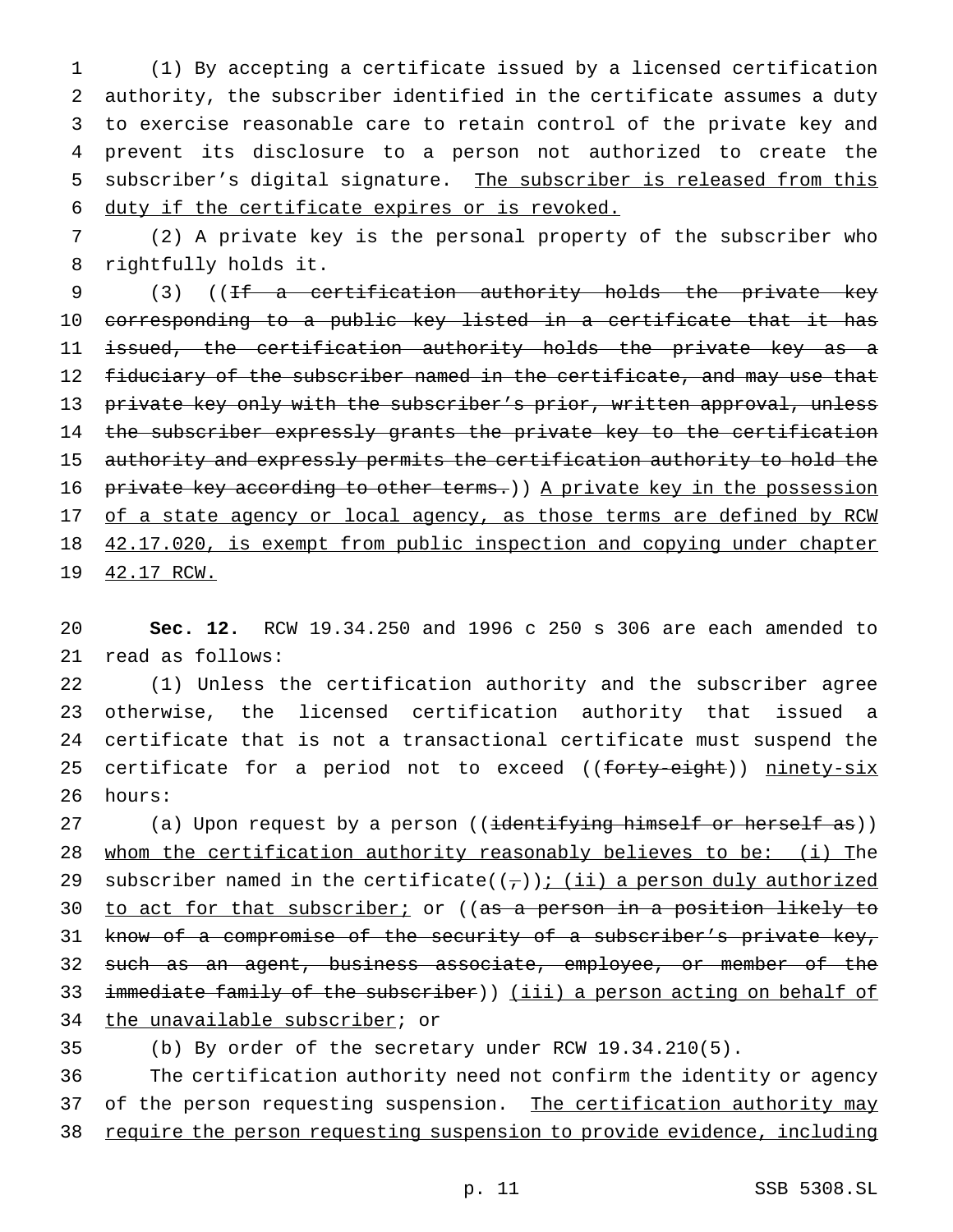1 a statement under oath or affirmation, regarding the requestor's identity, authorization, or the unavailability of the subscriber. Law enforcement agencies may investigate suspensions for possible 4 wrongdoing by persons requesting suspension.

 (2) Unless the certificate provides otherwise or the certificate is 6 a transactional certificate, the secretary (( $or$  a county clerk)) may suspend a certificate issued by a licensed certification authority for 8 a period ((of forty-eight)) not to exceed ninety-six hours, if:

 (a) A person identifying himself or herself as the subscriber named 10 in the certificate ((<del>or as an agent, business associate, employee, or</del> 11 member of the immediate family of the subscriber requests suspension)) $_L$ 12 a person authorized to act for that subscriber, or a person acting on 13 behalf of that unavailable subscriber; and

 (b) The requester represents that the certification authority that issued the certificate is unavailable.

16 The secretary ((or county clerk)) may require the person requesting suspension to provide evidence, including a statement under oath or affirmation, regarding his or her identity, authorization, or the unavailability of the issuing certification authority, and may decline 20 to suspend the certificate in its discretion. ((The secretary or)) Law 21 enforcement agencies may investigate suspensions by the secretary (( $\sigma$ 22 <del>county clerk</del>)) for possible wrongdoing by persons requesting suspension.

 (3) Immediately upon suspension of a certificate by a licensed certification authority, the licensed certification authority must give notice of the suspension according to the specification in the certificate. If one or more repositories are specified, then the licensed certification authority must publish a signed notice of the suspension in all the repositories. If a repository no longer exists or refuses to accept publication, or if no repository is recognized under RCW 19.34.400, the licensed certification authority must also publish the notice in a recognized repository. If a certificate is 33 suspended by the secretary ((or county clerk)), the secretary ((or 34 elerk)) must give notice as required in this subsection for a licensed certification authority, provided that the person requesting suspension pays in advance any fee required by a repository for publication of the notice of suspension.

 (4) A certification authority must terminate a suspension initiated by request only: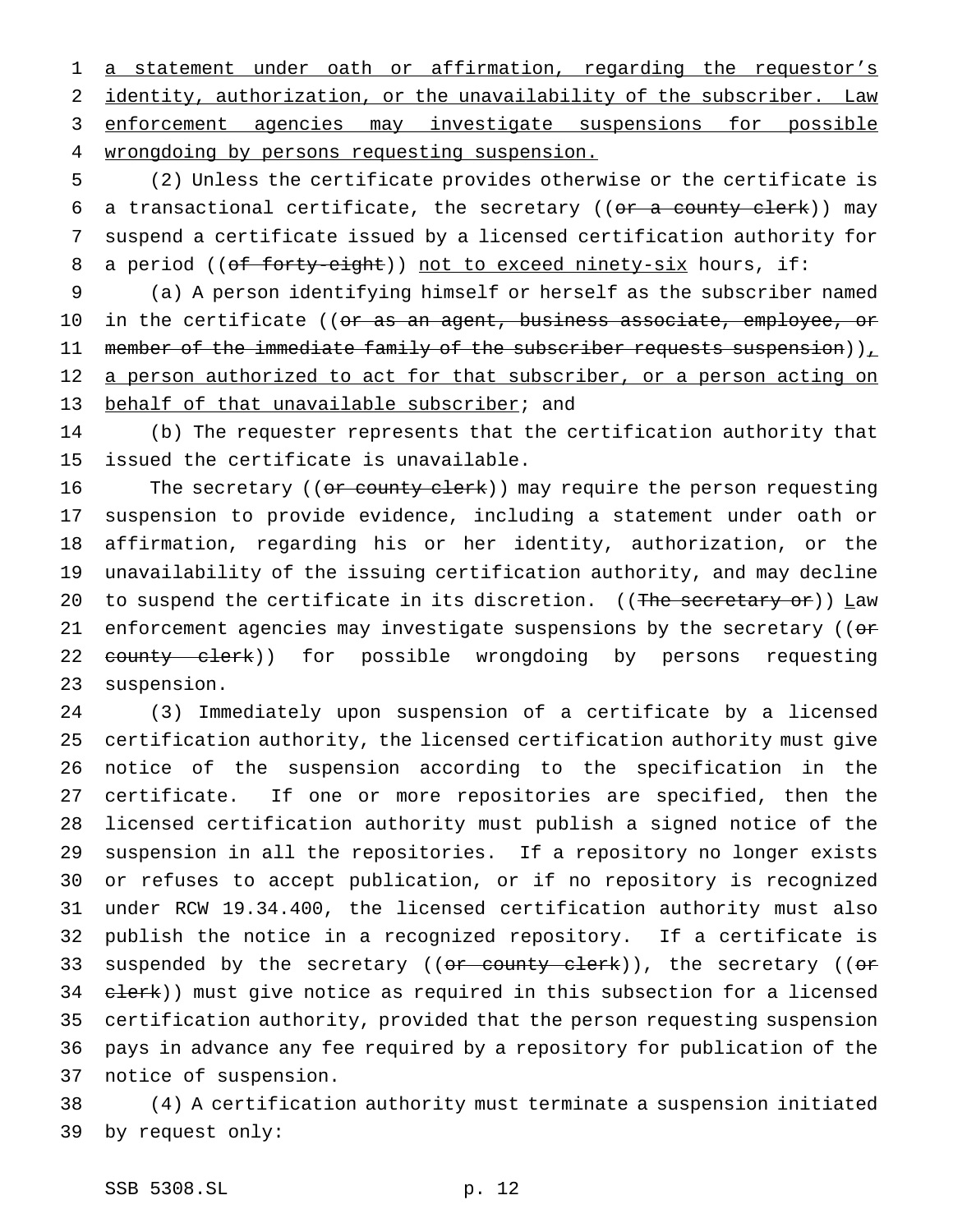(a) If the subscriber named in the suspended certificate requests termination of the suspension, the certification authority has confirmed that the person requesting suspension is the subscriber or an agent of the subscriber authorized to terminate the suspension; or

 (b) When the certification authority discovers and confirms that the request for the suspension was made without authorization by the subscriber. However, this subsection (4)(b) does not require the certification authority to confirm a request for suspension.

 (5) The contract between a subscriber and a licensed certification authority may limit or preclude requested suspension by the certification authority, or may provide otherwise for termination of a requested suspension. However, if the contract limits or precludes 13 suspension by the secretary ((or county clerk)) when the issuing certification authority is unavailable, the limitation or preclusion is effective only if notice of it is published in the certificate.

 (6) No person may knowingly or intentionally misrepresent to a certification authority his or her identity or authorization in requesting suspension of a certificate. Violation of this subsection 19 is a gross misdemeanor.

20 (7) ((The subscriber is released from the duty to keep the private 21 key secure under RCW 19.34.240(1) while the certificate is suspended.)) 22 The secretary may authorize other state or local governmental agencies 23 to perform any of the functions of the secretary under this section 24 upon a regional basis. The authorization must be formalized by an 25 agreement under chapter 39.34 RCW. The secretary may provide by rule 26 the terms and conditions of the regional services.

 (8) A suspension under this section must be completed within twenty-four hours of receipt of all information required in this 29 section.

 **Sec. 13.** RCW 19.34.260 and 1996 c 250 s 307 are each amended to read as follows:

 (1) A licensed certification authority must revoke a certificate that it issued but which is not a transactional certificate, after:

 (a) Receiving a request for revocation by the subscriber named in the certificate; and

 (b) Confirming that the person requesting revocation is the subscriber, or is an agent of the subscriber with authority to request the revocation.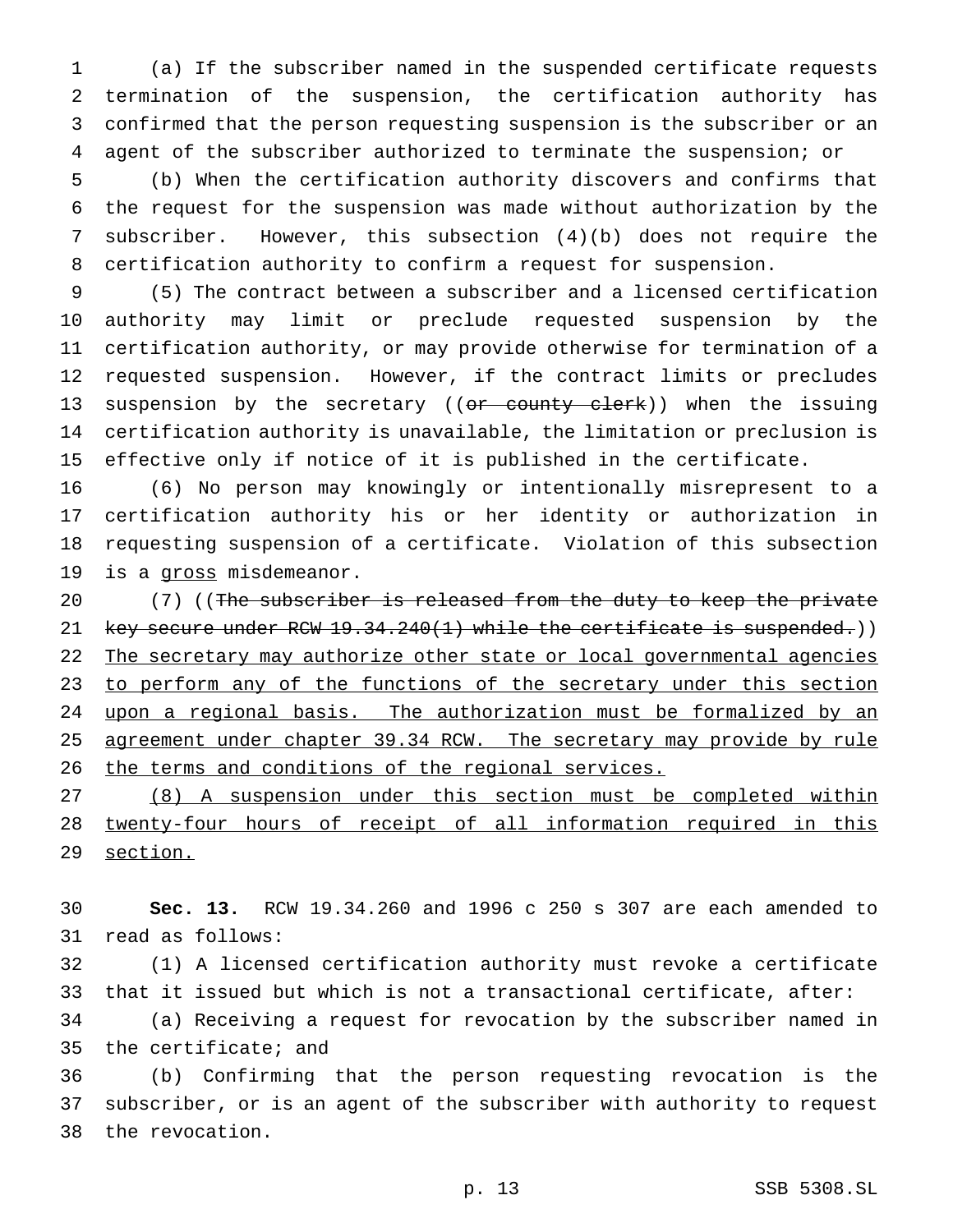(2) A licensed certification authority must confirm a request for revocation and revoke a certificate within one business day after receiving both a subscriber's written request and evidence reasonably sufficient to confirm the identity and any agency of the person 5 requesting the ((suspension)) revocation.

 (3) A licensed certification authority must revoke a certificate that it issued:

 (a) Upon receiving a certified copy of the subscriber's death certificate, or upon confirming by other evidence that the subscriber is dead; or

 (b) Upon presentation of documents effecting a dissolution of the subscriber, or upon confirming by other evidence that the subscriber 13 has been dissolved or has ceased to exist, except that if the 14 subscriber is dissolved and is reinstated or restored before revocation 15 is completed, the certification authority is not required to revoke the certificate.

 (4) A licensed certification authority may revoke one or more certificates that it issued if the certificates are or become unreliable, regardless of whether the subscriber consents to the revocation and notwithstanding a provision to the contrary in a contract between the subscriber and certification authority.

 (5) Immediately upon revocation of a certificate by a licensed certification authority, the licensed certification authority must give notice of the revocation according to the specification in the certificate. If one or more repositories are specified, then the licensed certification authority must publish a signed notice of the revocation in all repositories. If a repository no longer exists or refuses to accept publication, or if no repository is recognized under RCW 19.34.400, then the licensed certification authority must also publish the notice in a recognized repository.

 (6) A subscriber ceases to certify, as provided in RCW 19.34.230, and has no further duty to keep the private key secure, as required by RCW 19.34.240, in relation to the certificate whose revocation the subscriber has requested, beginning at the earlier of either:

 (a) When notice of the revocation is published as required in subsection (5) of this section; or

 (b) One business day after the subscriber requests revocation in writing, supplies to the issuing certification authority information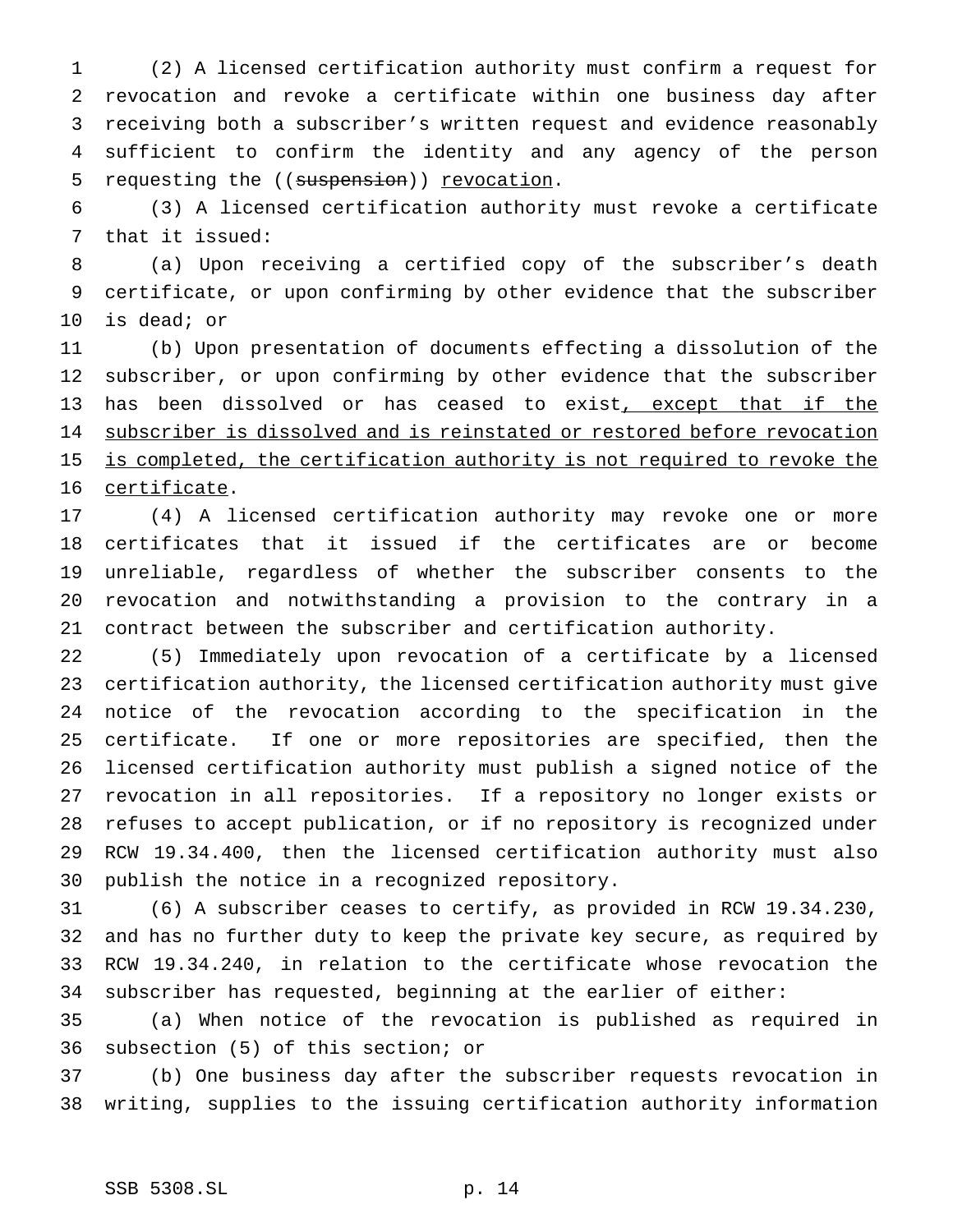reasonably sufficient to confirm the request, and pays any contractually required fee.

 (7) Upon notification as required by subsection (5) of this section, a licensed certification authority is discharged of its warranties based on issuance of the revoked certificate, as to transactions occurring after the notification, and ceases to certify as provided in RCW 19.34.220 (2) and (3) in relation to the revoked certificate.

 **Sec. 14.** RCW 19.34.280 and 1996 c 250 s 309 are each amended to read as follows:

 (1) By specifying a recommended reliance limit in a certificate, 12 the issuing certification authority ((and accepting subscriber)) 13 recommends that persons rely on the certificate only to the extent that the total amount at risk does not exceed the recommended reliance limit.

 (2) Subject to subsection (3) of this section, unless a licensed certification authority waives application of this subsection, a licensed certification authority is:

 (a) Not liable for a loss caused by reliance on a false or forged digital signature of a subscriber, if, with respect to the false or forged digital signature, the certification authority complied with all 22 material requirements of this chapter;

 (b) Not liable in excess of the amount specified in the certificate as its recommended reliance limit for either:

 (i) A loss caused by reliance on a misrepresentation in the certificate of a fact that the licensed certification authority is required to confirm; or

 (ii) Failure to comply with RCW 19.34.210 in issuing the certificate;

30 (c) Not liable ((only)) for ((direct compensatory damages in an action to recover a loss due to reliance on the certificate. Direct compensatory damages do not include)):

 (i) Punitive or exemplary damages. Nothing in this chapter may be interpreted to permit punitive or exemplary damages that would not 35 otherwise be permitted by the law of this state; or

36 (ii) ((Damages for lost profits or opportunity; or

 $(\overrightarrow{\text{iii}}))$  Damages for pain or suffering.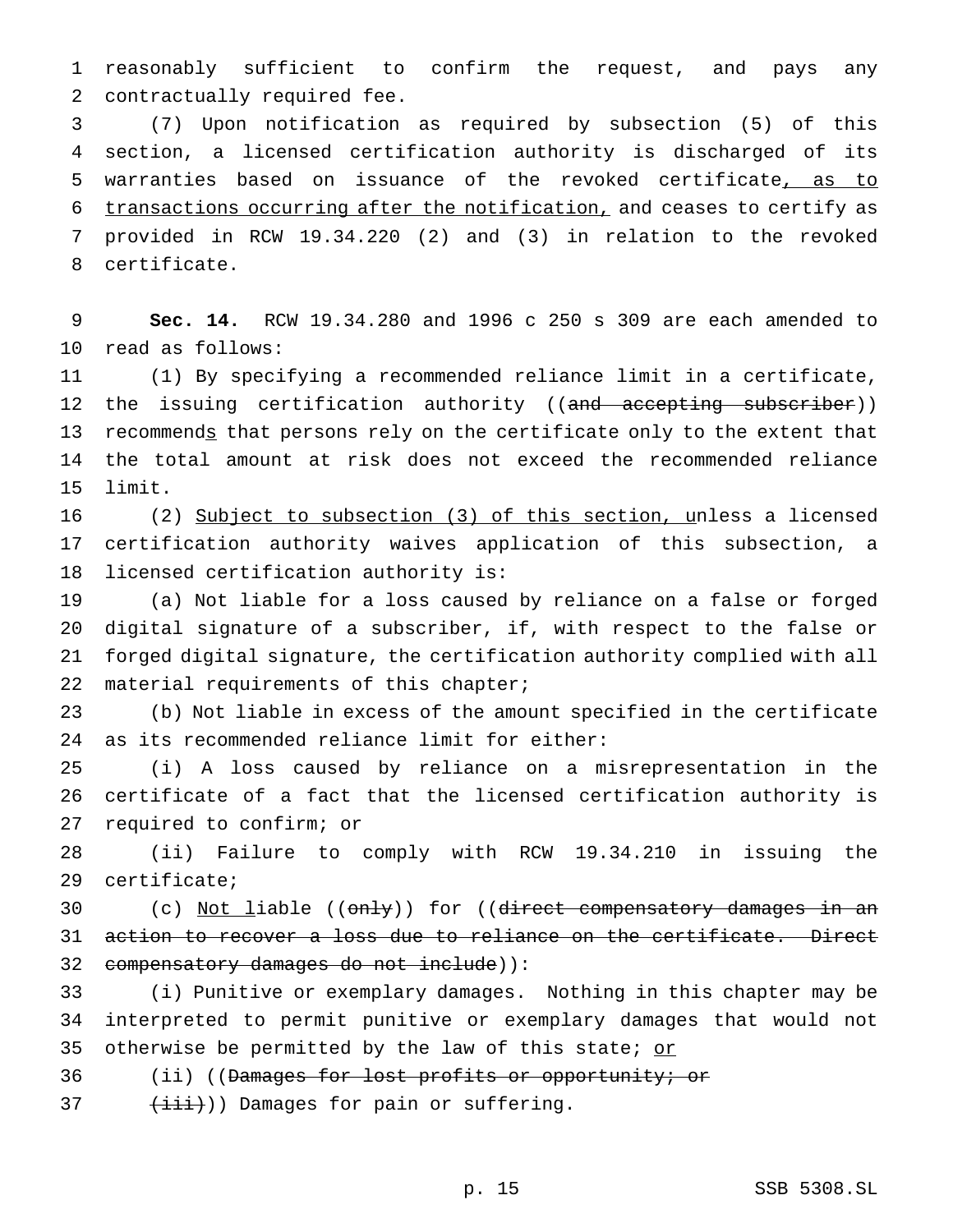(3) Nothing in subsection (2)(a) of this section relieves a licensed certification authority of its liability for breach of any of the warranties or certifications it gives under RCW 19.34.220 or for 4 its lack of good faith, which warranties and obligation of good faith may not be disclaimed. However, the standards by which the performance of a licensed certification authority's obligation of good faith is to be measured may be determined by agreement or notification complying with subsection (4) of this section if the standards are not manifestly unreasonable. The liability of a licensed certification authority 10 under this subsection is subject to the limitations in subsection (2) 11 (b) and (c) of this section unless the limits are waived by the 12 licensed certification authority. (4) Consequential or incidental damages may be liquidated, or may

 otherwise be limited, altered, or excluded unless the limitation, alteration, or exclusion is unconscionable. A licensed certification 16 authority may liquidate, limit, alter, or exclude consequential or incidental damages as provided in this subsection by agreement or by notifying any person who will rely on a certificate of the liquidation, 19 limitation, alteration, or exclusion before the person relies on the certificate.

 NEW SECTION. **Sec. 15.** A new section is added to chapter 19.34 RCW, to be codified to follow RCW 19.34.290 immediately, to read as follows:

 (1) A licensed certification authority that discontinues providing certification authority services shall:

 (a) Notify all subscribers listed in valid certificates issued by the certification authority, before discontinuing services;

 (b) Minimize, to the extent commercially reasonable, disruption to 29 the subscribers of valid certificates and relying parties; and

 (c) Make reasonable arrangements for preservation of the certification authority's records.

 (2) A suitable guaranty of a licensed certification authority may not be released until the expiration of the term specified in the guaranty.

 (3) The secretary may provide by rule for a process by which the secretary may, in any combination, receive, administer, or disburse the records of a licensed certification authority or a recognized repository that discontinues providing services, for the purpose of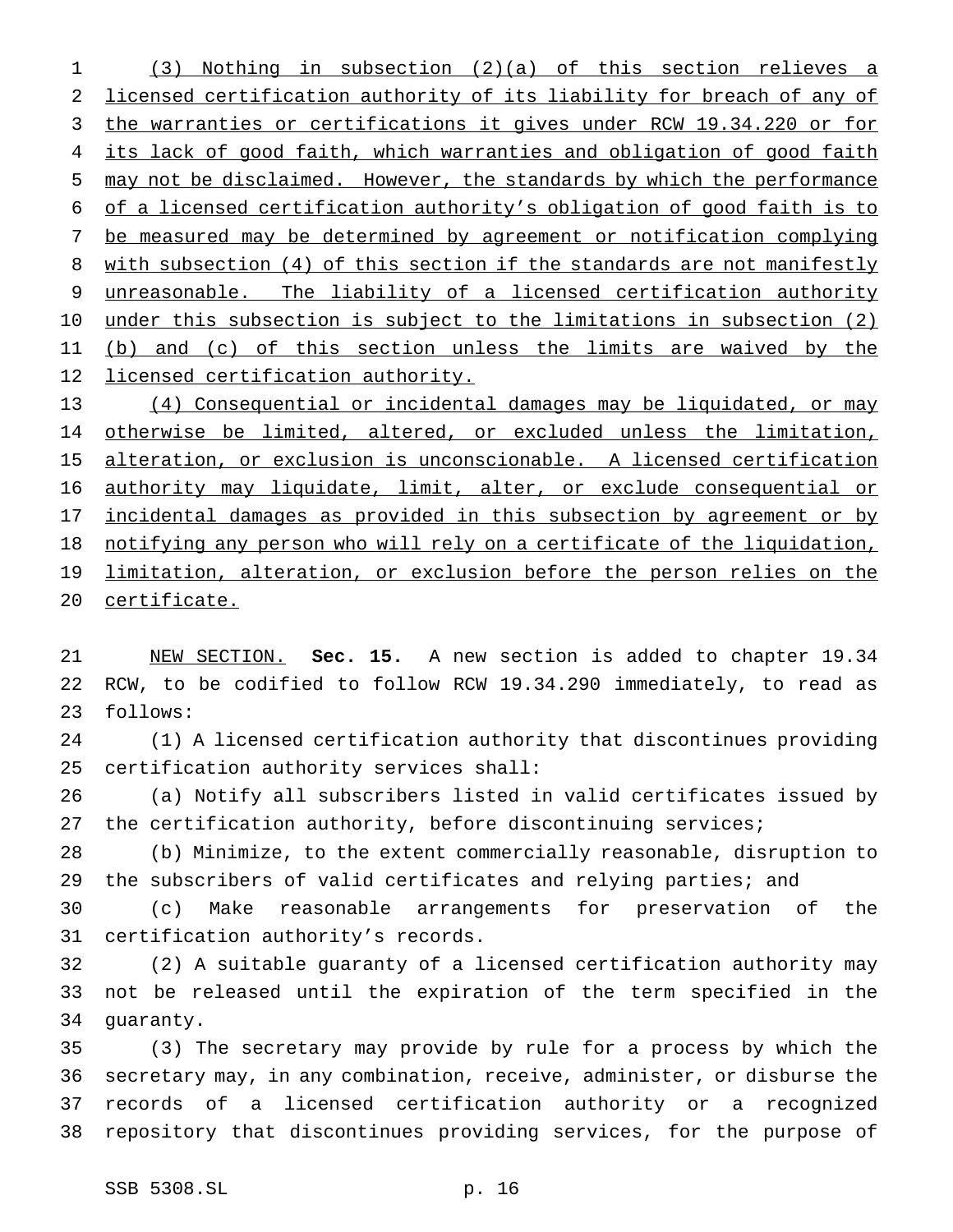maintaining access to the records and revoking any previously issued valid certificates in a manner that minimizes disruption to subscribers and relying parties. The secretary's rules may include provisions by which the secretary may recover costs incurred in doing so.

 **Sec. 16.** RCW 19.34.300 and 1996 c 250 s 401 are each amended to read as follows:

 (1) Where a rule of law requires a signature, or provides for certain consequences in the absence of a signature, that rule is satisfied by a digital signature, if:

 $((+1)$  No party affected by a digital signature objects to the use of digital signatures in lieu of a signature, and the objection may be 12 evidenced by refusal to provide or accept a digital signature;

13  $(2)$  That)) (a) The digital signature is verified by reference to the public key listed in a valid certificate issued by a licensed certification authority;

16  $((+3)$  That)) (b) The digital signature was affixed by the signer 17 with the intention of signing the message( $\sqrt{7}$  and after the signer has 18 had an opportunity to review items being signed)); and

19  $((+4))$   $(c)$  The recipient has no knowledge or notice that the signer either:

 $((+a))$  (i) Breached a duty as a subscriber; or

22  $((+b))$  ( $\underline{i}\underline{i}$ ) Does not rightfully hold the private key used to affix the digital signature.

24 ((However,)) (2) Nothing in this chapter:

25 (a) Precludes a mark from being valid as a signature under other 26 applicable law;

 (b) May be construed to obligate a recipient or any other person asked to rely on a digital signature to accept a digital signature or to respond to an electronic message containing a digital signature except as provided in section 20 of this act; or

 (c) Precludes the recipient of a digital signature or an electronic message containing a digital signature from establishing the conditions 33 under which the recipient will accept a digital signature.

 **Sec. 17.** RCW 19.34.310 and 1996 c 250 s 402 are each amended to read as follows:

 Unless otherwise provided by law or contract, the recipient of a digital signature assumes the risk that a digital signature is forged,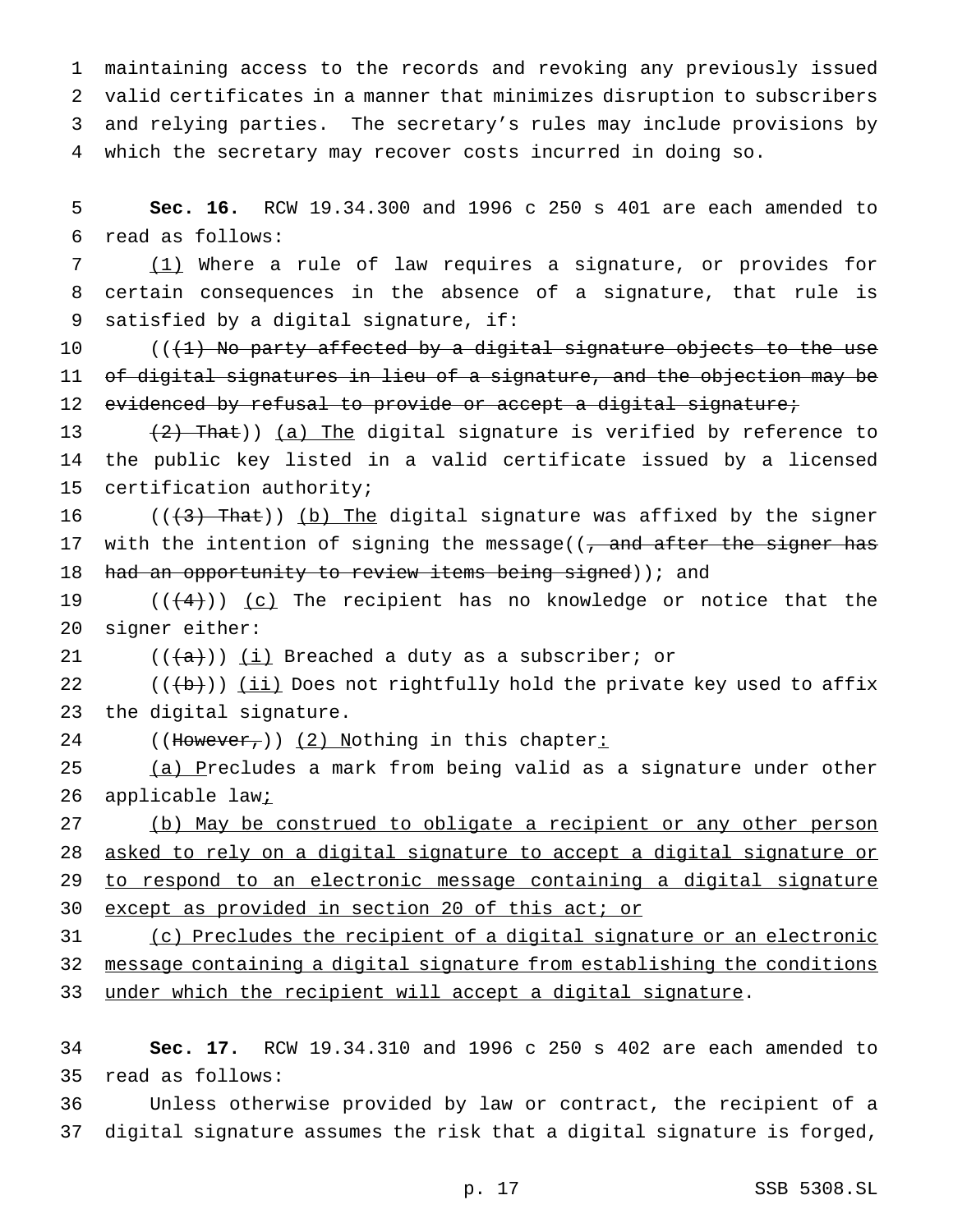if reliance on the digital signature is not reasonable under the 2 circumstances. ((If the recipient determines not to rely on a digital signature under this section, the recipient must promptly notify the signer of any determination not to rely on a digital signature and the grounds for that determination. Nothing in this chapter shall be construed to obligate a person to accept a digital signature or to 7 respond to an electronic message containing a digital signature.))

 NEW SECTION. **Sec. 18.** A new section is added to chapter 19.34 RCW, to be codified to follow RCW 19.34.310 immediately, to read as follows:

 The following factors, among others, are significant in evaluating the reasonableness of a recipient's reliance upon a certificate and upon the digital signatures verifiable with reference to the public key listed in the certificate:

 (1) Facts which the relying party knows or of which the relying party has notice, including all facts listed in the certificate or incorporated in it by reference;

 (2) The value or importance of the digitally signed message, if known;

 (3) The course of dealing between the relying person and subscriber and the available indicia of reliability or unreliability apart from 22 the digital signature; and

 (4) Usage of trade, particularly trade conducted by trustworthy systems or other computer-based means.

 **Sec. 19.** RCW 19.34.320 and 1996 c 250 s 403 are each amended to read as follows:

 A message is as valid, enforceable, and effective as if it had been written on paper, if it:

(1) Bears in its entirety a digital signature; and

 (2) That digital signature is verified by the public key listed in a certificate that:

(a) Was issued by a licensed certification authority; and

(b) Was valid at the time the digital signature was created.

 Nothing in this chapter shall be construed to eliminate, modify, or condition any other requirements for a contract to be valid, enforceable, and effective. No digital message shall be deemed to be 37 an instrument under ((<del>the provisions of</del>)) Title 62A RCW unless all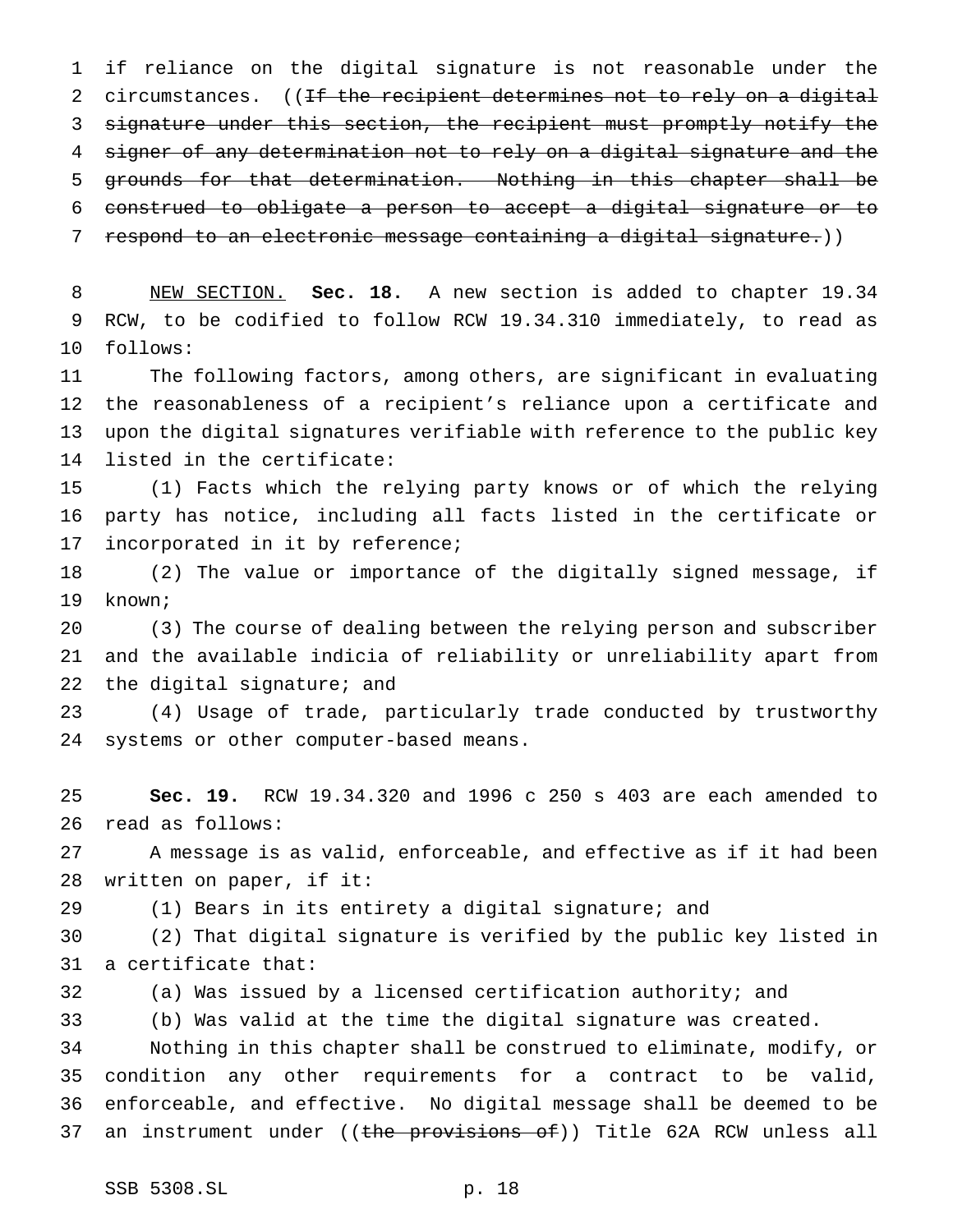1 parties to the transaction agree, including financial institutions affected.

 NEW SECTION. **Sec. 20.** A new section is added to chapter 19.34 RCW, to be codified to follow RCW 19.34.320 immediately, to read as follows:

 (1) A person may not refuse to honor, accept, or act upon a court order, writ, or warrant upon the basis that it is electronic in form and signed with a digital signature, if the digital signature was certified by a licensed certification authority or otherwise issued under court rule. This section applies to a paper printout of a digitally signed document, if the printout reveals that the digital signature was electronically verified before the printout, and in the absence of a finding that the document has been altered.

 (2) Nothing in this chapter shall be construed to limit the authority of the supreme court to adopt rules of pleading, practice, or procedure, or of the court of appeals or superior courts to adopt supplementary local rules, governing the use of electronic messages or documents, including rules governing the use of digital signatures, in judicial proceedings.

 **Sec. 21.** RCW 19.34.340 and 1996 c 250 s 405 are each amended to read as follows:

22 (1) Unless otherwise provided by law or contract, ((a certificate 23 issued by a licensed certification authority is an acknowledgment of a digital signature verified by reference to the public key listed in the 25 certificate, regardless of whether)) if so provided in the certificate issued by a licensed certification authority, a digital signature verified by reference to the public key listed in a valid certificate 28 issued by a licensed certification authority satisfies the requirements for an acknowledgment under RCW 42.44.010(4) and for acknowledgment of deeds and other real property conveyances under RCW 64.04.020 if words 31 of an express acknowledgment appear with the digital signature ((and)) 32 regardless of whether the signer ((physically)) personally appeared 33 before either the certification authority or some other person 34 authorized to take acknowledgments of deeds, mortgages, or other conveyance instruments under RCW 64.08.010 when the digital signature was created, if that digital signature is:

37  $((+1))$   $(a)$  Verifiable by that certificate; and

p. 19 SSB 5308.SL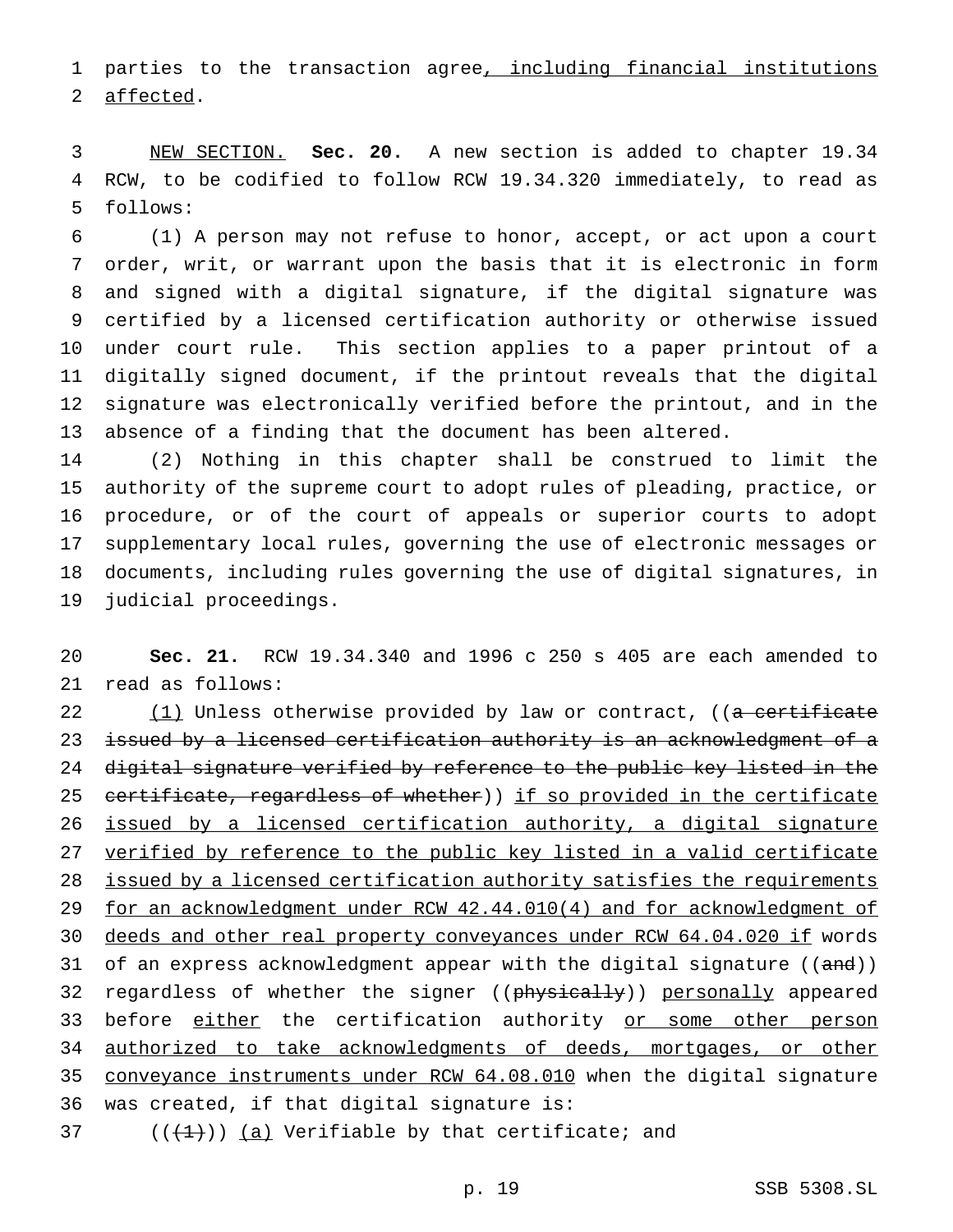1  $((+2)^{n})$  (b) Affixed when that certificate was valid.

 (2) If the digital signature is used as an acknowledgment, then the 3 certification authority is responsible to the same extent as a notary up to the recommended reliance limit for failure to satisfy the requirements for an acknowledgment. The certification authority may not disclaim or limit, other than as provided in RCW 19.34.280, the effect of this section.

 **Sec. 22.** RCW 19.34.350 and 1996 c 250 s 406 are each amended to read as follows:

10 In adjudicating a dispute involving a digital signature, ((<del>a court</del> 11 of this state presumes)) it is rebuttably presumed that:

 (1) A certificate digitally signed by a licensed certification authority and either published in a recognized repository, or made available by the issuing certification authority or by the subscriber listed in the certificate is issued by the certification authority that digitally signed it and is accepted by the subscriber listed in it.

 (2) The information listed in a valid certificate and confirmed by a licensed certification authority issuing the certificate is accurate.

 (3) If a digital signature is verified by the public key listed in a valid certificate issued by a licensed certification authority:

 (a) That digital signature is the digital signature of the subscriber listed in that certificate;

 (b) That digital signature was affixed by that subscriber with the 24 intention of signing the message; ((and))

25 (c) The message associated with the digital signature has not been 26 altered since the signature was affixed; and

27 (d) The recipient of that digital signature has no knowledge or notice that the signer:

(i) Breached a duty as a subscriber; or

 (ii) Does not rightfully hold the private key used to affix the digital signature.

 (4) A digital signature was created before it was time stamped by a disinterested person utilizing a trustworthy system.

 **Sec. 23.** RCW 19.34.400 and 1996 c 250 s 501 are each amended to read as follows:

 (1) The secretary must recognize one or more repositories, after finding that a repository to be recognized: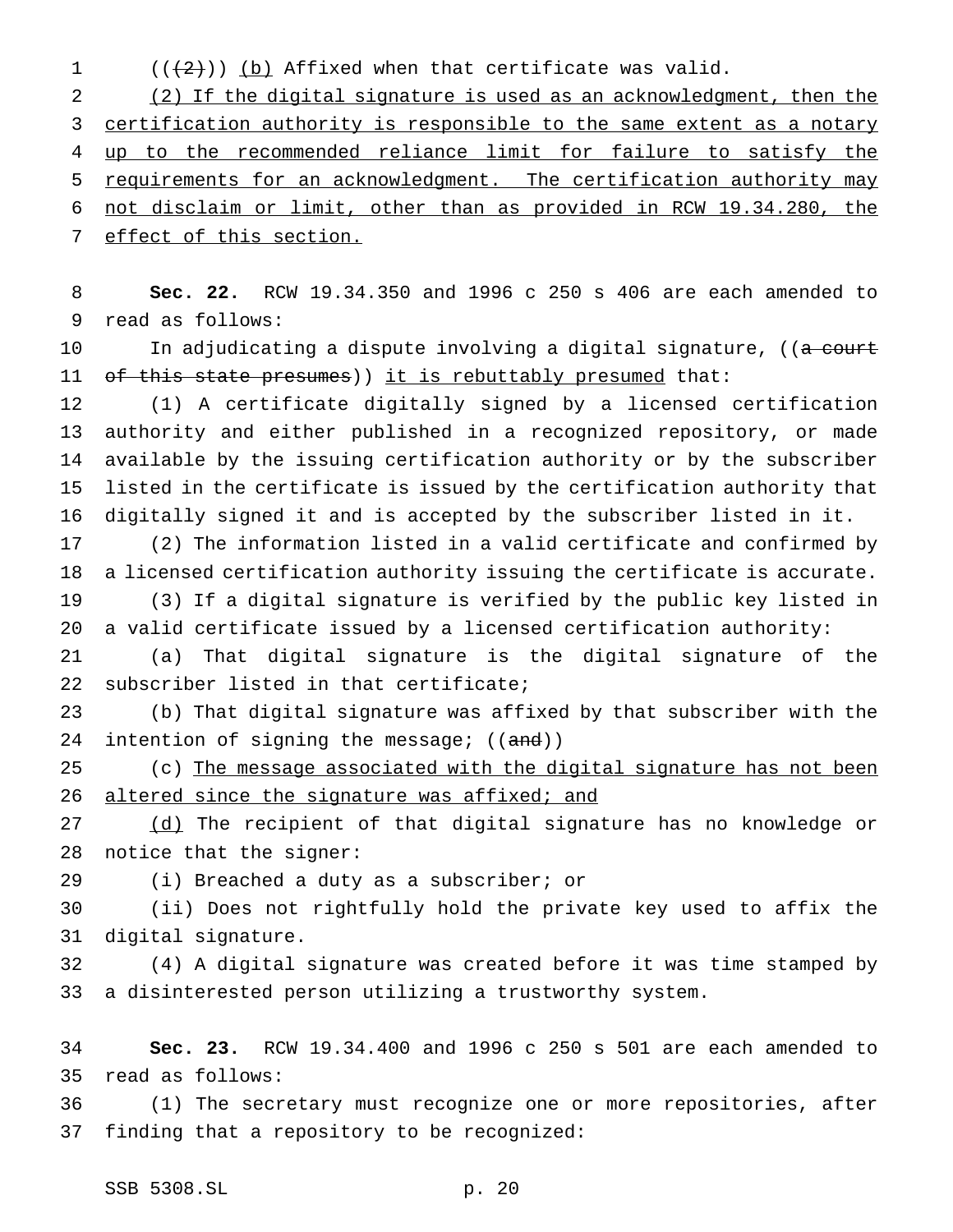(a) Is ((operated under the direction of)) a licensed certification authority;

(b) Includes, or will include, a data base containing:

(i) Certificates published in the repository;

 (ii) Notices of suspended or revoked certificates published by licensed certification authorities or other persons suspending or revoking certificates;

 (iii) Certification authority disclosure records for licensed certification authorities;

 (iv) All orders or advisory statements published by the secretary in regulating certification authorities; and

(v) Other information adopted by rule by the secretary;

13 (c) Operates by means of a trustworthy system, that may, under 14 administrative rule of the secretary, include additional or different 15 attributes than those applicable to a certification authority that does 16 not operate as a recognized repository;

 (d) Contains no significant amount of information that is known or likely to be untrue, inaccurate, or not reasonably reliable;

 (e) Contains certificates published by certification authorities that conform to legally binding requirements that the secretary finds to be substantially similar to, or more stringent toward the 22 certification authorities, than those of this state;

 (f) Keeps an archive of certificates that have been suspended or 24 revoked, or that have expired, within at least the past three years; and

 (g) Complies with other reasonable requirements adopted by rule by the secretary.

 (2) A repository may apply to the secretary for recognition by filing a written request and providing evidence to the secretary sufficient for the secretary to find that the conditions for recognition are satisfied.

 (3) A repository may discontinue its recognition by filing thirty days' written notice with the secretary. In addition the secretary may discontinue recognition of a repository in accordance with the 35 administrative procedure act, chapter  $34.05$  RCW, if  $((\pm \epsilon))$  the 36 secretary concludes that the repository no longer satisfies the conditions for recognition listed in this section or in rules adopted by the secretary.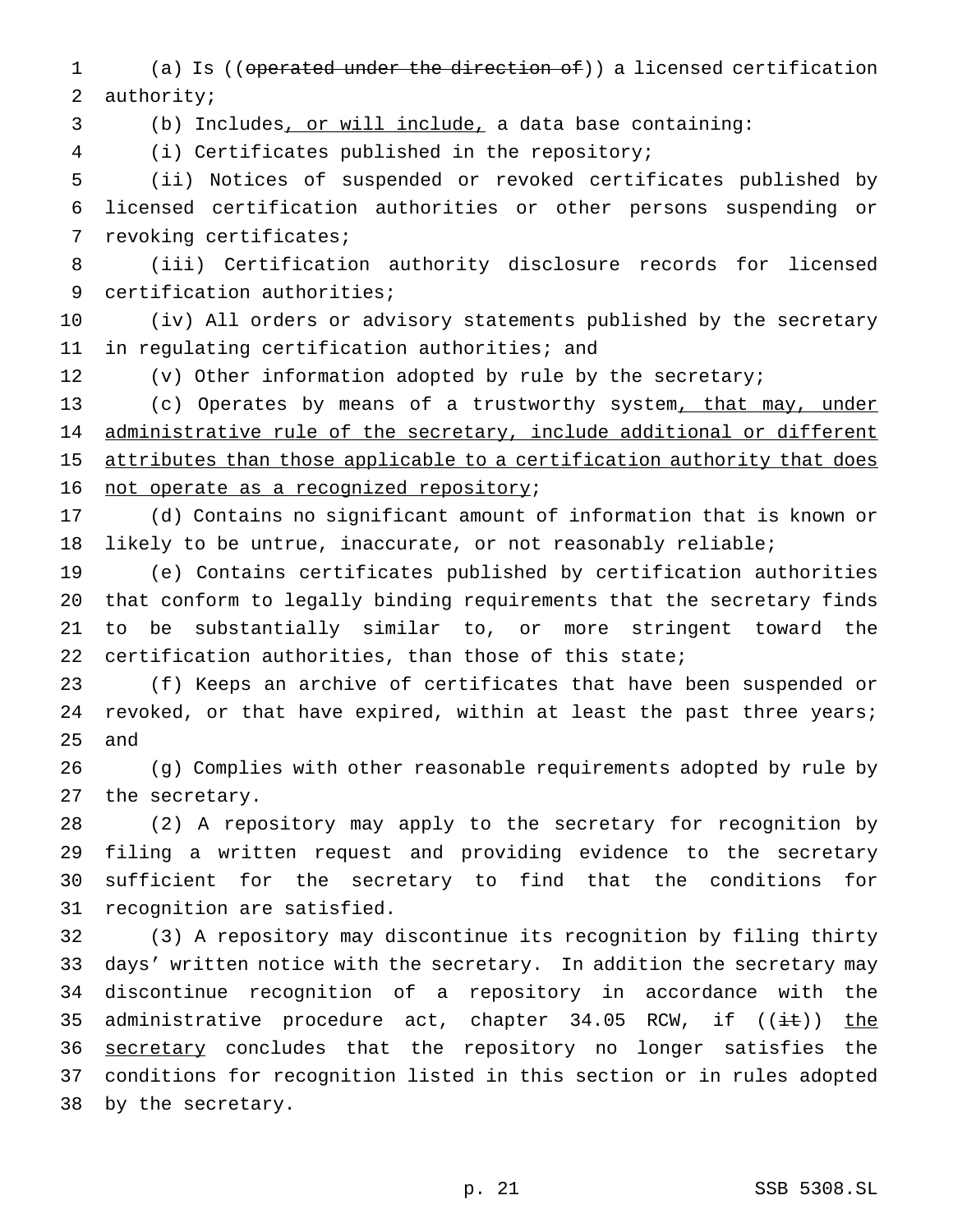**Sec. 24.** RCW 19.34.500 and 1996 c 250 s 603 are each amended to read as follows:

 The secretary of state may adopt rules to implement this chapter 4 beginning ((July 1, 1996)) July 27, 1997, but the rules may not take effect until January 1, 1998.

 NEW SECTION. **Sec. 25.** A new section is added to chapter 19.34 RCW, to be codified to follow RCW 19.34.500 immediately, to read as follows:

 This chapter supersedes and preempts all local laws or ordinances regarding the same subject matter.

 NEW SECTION. **Sec. 26.** A new section is added to chapter 19.34 RCW, to be codified to follow section 25 of this act immediately, to read as follows:

 This chapter does not preclude criminal prosecution under other laws of this state, nor may any provision of this chapter be regarded as an exclusive remedy for a violation. Injunctive relief may not be denied to a party regarding conduct governed by this chapter on the basis that the conduct is also subject to potential criminal prosecution.

 NEW SECTION. **Sec. 27.** A new section is added to chapter 19.34 RCW, to be codified to follow section 26 of this act immediately, to read as follows:

 Issues regarding jurisdiction, venue, and choice of laws for all actions involving digital signatures must be determined according to the same principles as if all transactions had been performed through paper documents.

 **Sec. 28.** RCW 19.34.901 and 1996 c 250 s 602 are each amended to read as follows:

29 ((This act shall)) (1) Sections 1 through 601, 604, and 605, chapter 250, Laws of 1996 take effect January 1, 1998.

 (2) Sections 602 and 603, chapter 250, Laws of 1996 take effect 32 July 27, 1997.

 NEW SECTION. **Sec. 29.** A new section is added to chapter 43.105 RCW to read as follows: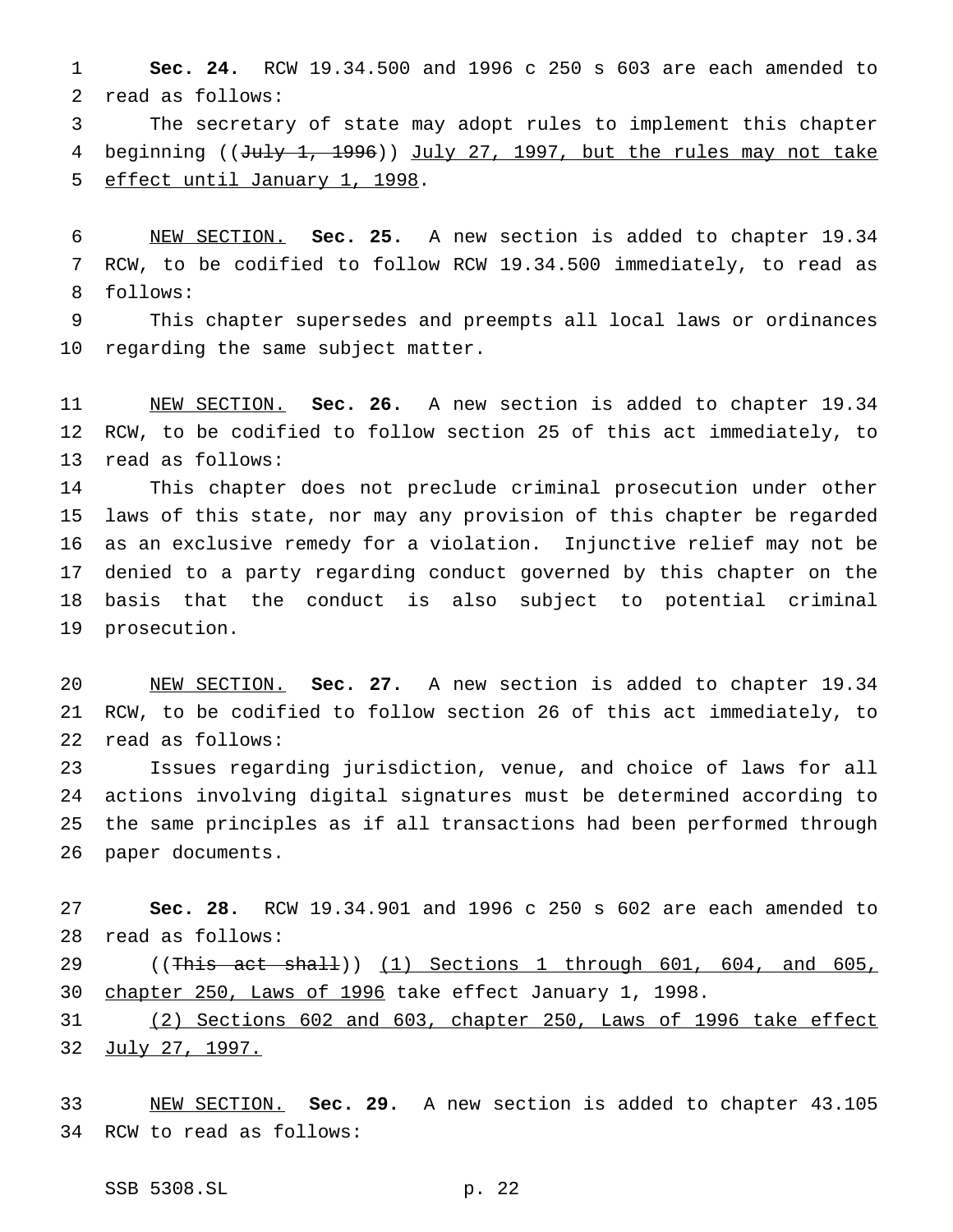The department of information services may become a licensed certification authority, under chapter 19.34 RCW, for the purpose of providing services to state and local government. The department is not subject to RCW 19.34.100(1)(a). The department shall only issue certificates, as defined in RCW 19.34.020, in which the subscriber is: (1) The state of Washington or a department, office, or agency of the state;

 (2) A city, county, district, or other municipal corporation, or a department, office, or agency of the city, county, district, or municipal corporation;

 (3) An agent or employee of an entity described by subsection (1) or (2) of this section, for purposes of official public business; or (4) An applicant for a license as a certification authority for the purpose of compliance with RCW 19.34.100(1)(a).

 **Sec. 30.** RCW 19.34.020 and 1996 c 250 s 103 are each amended to read as follows:

 Unless the context clearly requires otherwise, the definitions in this section apply throughout this chapter:

(1) "Accept a certificate" means either:

 (a) To manifest approval of a certificate, while knowing or having notice of its contents; or

 (b) To apply to a licensed certification authority for a certificate, without canceling or revoking the application by delivering notice of the cancellation or revocation to the certification authority and obtaining a signed, written receipt from the certification authority, if the certification authority subsequently issues a certificate based on the application.

 (2) "Accept a digital signature" means to verify a digital signature or take an action in reliance on a digital signature.

 (3) "Asymmetric cryptosystem" means an algorithm or series of algorithms that provide a secure key pair.

 $((+3))$   $(4)$  "Certificate" means a computer-based record that:

(a) Identifies the certification authority issuing it;

(b) Names or identifies its subscriber;

(c) Contains the subscriber's public key; and

(d) Is digitally signed by the certification authority issuing it.

37 ( $(\frac{4}{4})$ ) (5) "Certification authority" means a person who issues a certificate.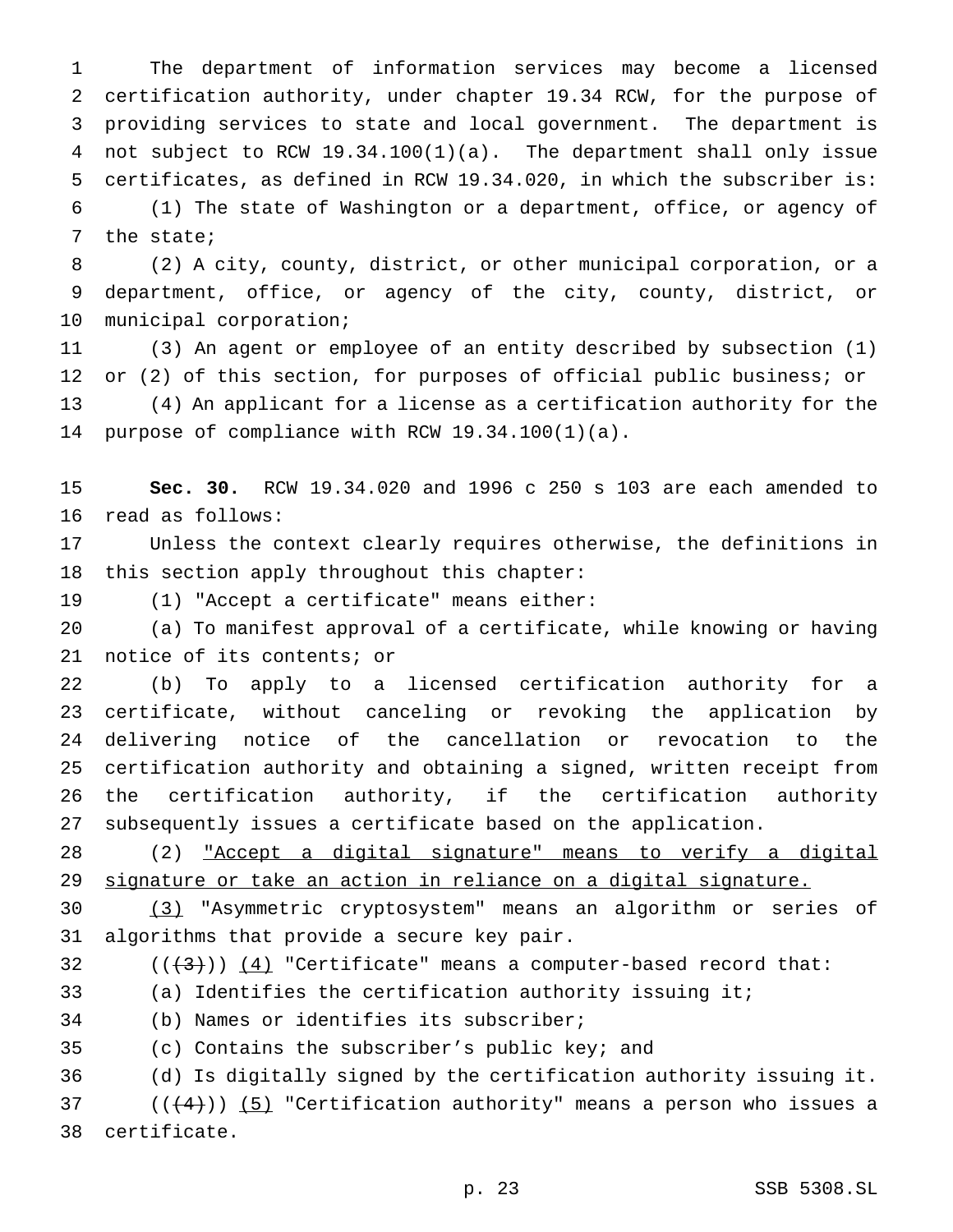$((\overline{5}))$  (6) "Certification authority disclosure record" means an on-line, publicly accessible record that concerns a licensed certification authority and is kept by the secretary. A certification authority disclosure record has the contents specified by rule by the secretary under RCW 19.34.030.

 $((+6))$  (7) "Certification practice statement" means a declaration of the practices that a certification authority employs in issuing certificates generally, or employed in issuing a material certificate.

 $((+7+))$  (8) "Certify" means to declare with reference to a certificate, with ample opportunity to reflect, and with a duty to apprise oneself of all material facts.

12 (((8)) (9) "Confirm" means to ascertain through appropriate inquiry and investigation.

14  $((+9))$   $(10)$  "Correspond," with reference to keys, means to belong to the same key pair.

 $((+10))$   $(11)$  "Digital signature" means a transformation of a message using an asymmetric cryptosystem such that a person having the initial message and the signer's public key can accurately determine: (a) Whether the transformation was created using the private key

20 that corresponds to the signer's public key; and

 (b) Whether the initial message has been altered since the transformation was made.

 $((+11))$   $(12)$  "Financial institution" means a national or state- chartered commercial bank or trust company, savings bank, savings association, or credit union authorized to do business in the state of Washington and the deposits of which are federally insured.

 $((+2)^2)$   $(13)$  "Forge a digital signature" means either:

 (a) To create a digital signature without the authorization of the rightful holder of the private key; or

 (b) To create a digital signature verifiable by a certificate listing as subscriber a person who either:

(i) Does not exist; or

 (ii) Does not hold the private key corresponding to the public key listed in the certificate.

35  $((+13))$   $(14)$  "Hold a private key" means to be authorized to utilize a private key.

37  $((+14))$   $(15)$  "Incorporate by reference" means to make one message a part of another message by identifying the message to be incorporated and expressing the intention that it be incorporated.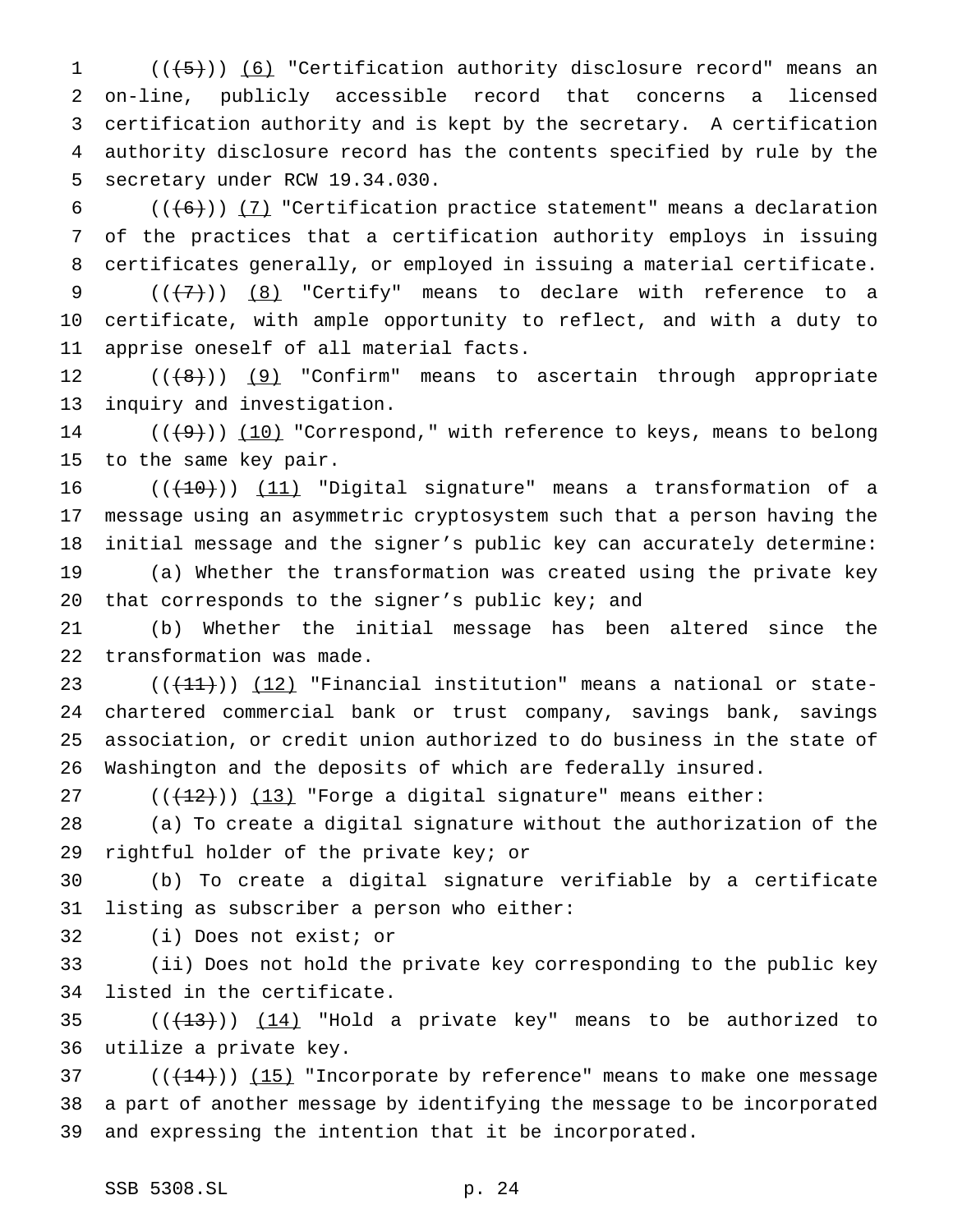$((+15))$   $(16)$  "Issue a certificate" means the acts of a certification authority in creating a certificate and notifying the subscriber listed in the certificate of the contents of the certificate.

 $((+16))$   $(17)$  "Key pair" means a private key and its corresponding public key in an asymmetric cryptosystem, keys which have the property that the public key can verify a digital signature that the private key creates.

9 (( $(17)$ )) (18) "Licensed certification authority" means a certification authority to whom a license has been issued by the secretary and whose license is in effect.

 $((+18))$   $(19)$  "Message" means a digital representation of information.

14  $((+19))$   $(20)$  "Notify" means to communicate a fact to another person in a manner reasonably likely under the circumstances to impart knowledge of the information to the other person.

17 (( $(20)$ )) (21) "Operative personnel" means one or more natural persons acting as a certification authority or its agent, or in the employment of, or under contract with, a certification authority, and who have:

 (a) Managerial or policymaking responsibilities for the certification authority; or

 (b) Duties directly involving the issuance of certificates, creation of private keys, or administration of a certification authority's computing facilities.

 $((+21))$   $(22)$  "Person" means a human being or an organization capable of signing a document, either legally or as a matter of fact.  $((+22))$   $(23)$  "Private key" means the key of a key pair used to create a digital signature.

30  $((+23))$   $(24)$  "Public key" means the key of a key pair used to verify a digital signature.

 $(1+24)$ )  $(25)$  "Publish" means to record or file in a repository.

33 ( $(\overline{25})$ ) (26) "Qualified right to payment" means an award of damages against a licensed certification authority by a court having jurisdiction over the certification authority in a civil action for violation of this chapter.

37 ( $(\frac{26}{12})$   $(27)$  "Recipient" means a person who ((receives or has a digital signature)) has received a certificate and a digital signature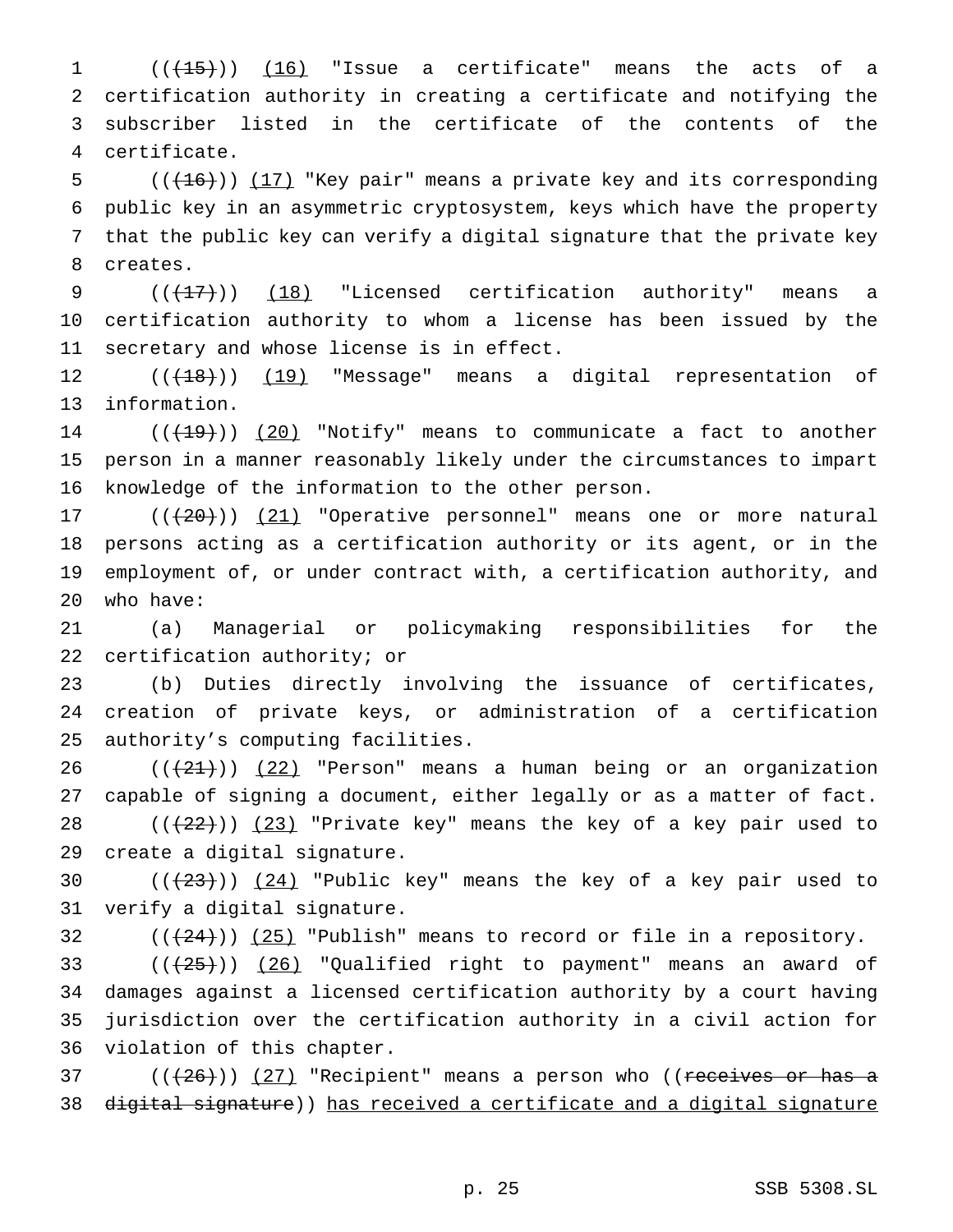1 verifiable with reference to a public key listed in the certificate and is in a position to rely on it.

3 (( $(27)$ )) (28) "Recognized repository" means a repository recognized by the secretary under RCW 19.34.400.

5  $((+28))$   $(29)$  "Recommended reliance limit" means the monetary amount recommended for reliance on a certificate under RCW 19.34.280(1).

8 (( $\left(\frac{29}{12}\right)$ ) (30) "Repository" means a system for storing and retrieving certificates and other information relevant to digital signatures.

 $((+30))$   $(31)$  "Revoke a certificate" means to make a certificate ineffective permanently from a specified time forward. Revocation is effected by notation or inclusion in a set of revoked certificates, and does not imply that a revoked certificate is destroyed or made illegible.

16  $((+31))$   $(32)$  "Rightfully hold a private key" means the authority to utilize a private key:

 (a) That the holder or the holder's agents have not disclosed to a person in violation of RCW 19.34.240(1); and

 (b) That the holder has not obtained through theft, deceit, eavesdropping, or other unlawful means.

 $((+32))$   $(33)$  "Secretary" means the secretary of state.

23  $((+33))$   $(34)$  "Subscriber" means a person who:

(a) Is the subject listed in a certificate;

(b) Accepts the certificate; and

 (c) Holds a private key that corresponds to a public key listed in that certificate.

 $((+34))$   $(35)$  "Suitable guaranty" means either a surety bond executed by a surety authorized by the insurance commissioner to do business in this state, or an irrevocable letter of credit issued by a financial institution authorized to do business in this state, which, in either event, satisfies all of the following requirements:

 (a) It is issued payable to the secretary for the benefit of persons holding qualified rights of payment against the licensed certification authority named as the principal of the bond or customer of the letter of credit;

 (b) It is in an amount specified by rule by the secretary under RCW 19.34.030;

(c) It states that it is issued for filing under this chapter;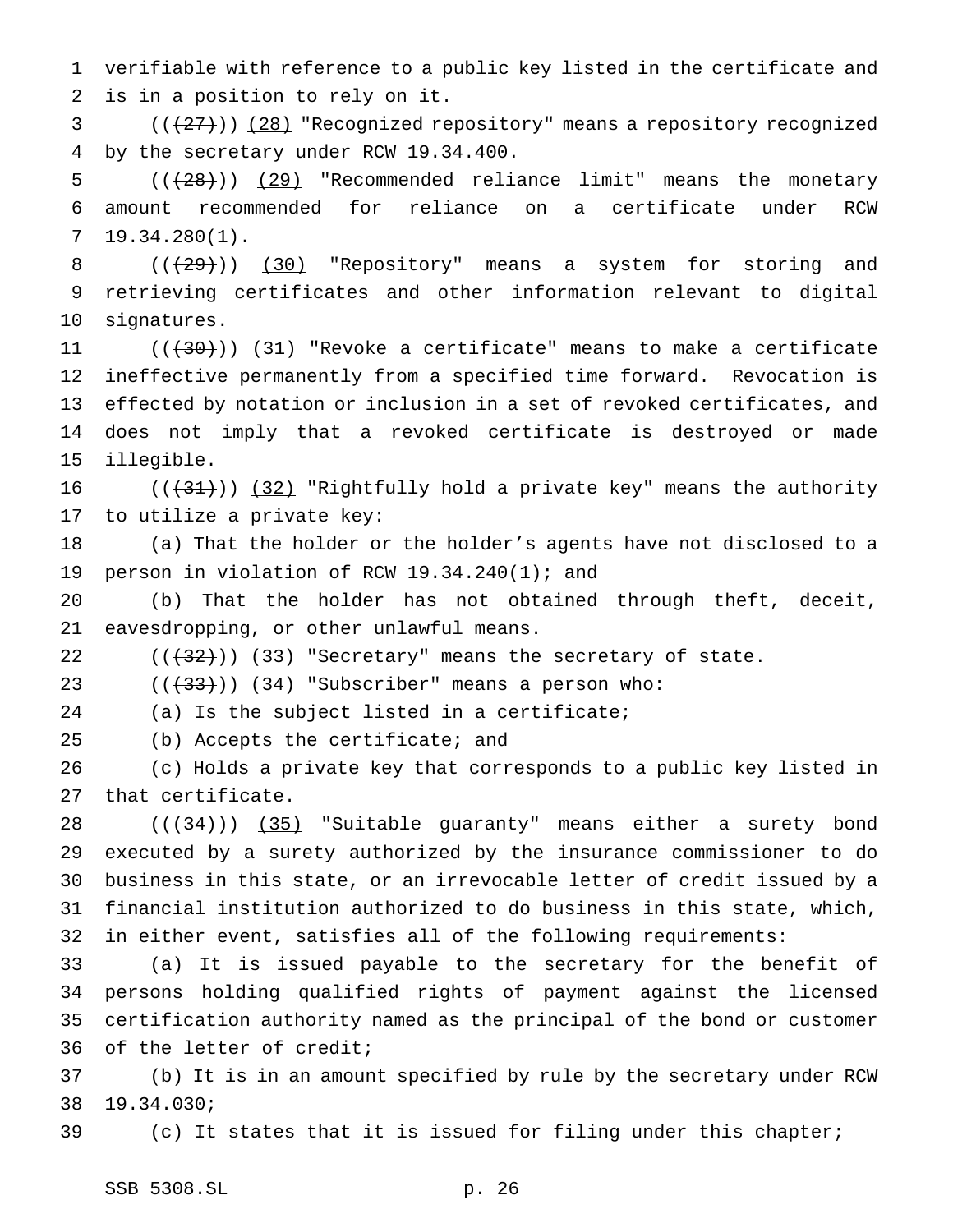(d) It specifies a term of effectiveness extending at least as long 2 as the term of the license to be issued to the certification authority; and (e) It is in a form prescribed or approved by rule by the

secretary.

 A suitable guaranty may also provide that the total annual liability on the guaranty to all persons making claims based on it may not exceed the face amount of the guaranty.

 $((+35))$  (36) "Suspend a certificate" means to make a certificate ineffective temporarily for a specified time forward.

11  $((+36))$   $(37)$  "Time stamp" means either:

 (a) To append or attach to a message, digital signature, or certificate a digitally signed notation indicating at least the date, time, and identity of the person appending or attaching the notation; or

(b) The notation thus appended or attached.

 $((+37))$   $(38)$  "Transactional certificate" means a valid certificate incorporating by reference one or more digital signatures.

19 (( $(38)$ ) (39) "Trustworthy system" means computer hardware and software that:

(a) Are reasonably secure from intrusion and misuse;

 (b) Provide a reasonable level of availability, reliability, and correct operation; and

(c) Are reasonably suited to performing their intended functions.

25  $((+39))$   $(40)$  "Valid certificate" means a certificate that:

(a) A licensed certification authority has issued;

(b) The subscriber listed in it has accepted;

(c) Has not been revoked or suspended; and

(d) Has not expired.

 However, a transactional certificate is a valid certificate only in relation to the digital signature incorporated in it by reference.

32  $((+40))$   $(41)$  "Verify a digital signature" means, in relation to a given digital signature, message, and public key, to determine accurately that:

 (a) The digital signature was created by the private key corresponding to the public key; and

 (b) The message has not been altered since its digital signature was created.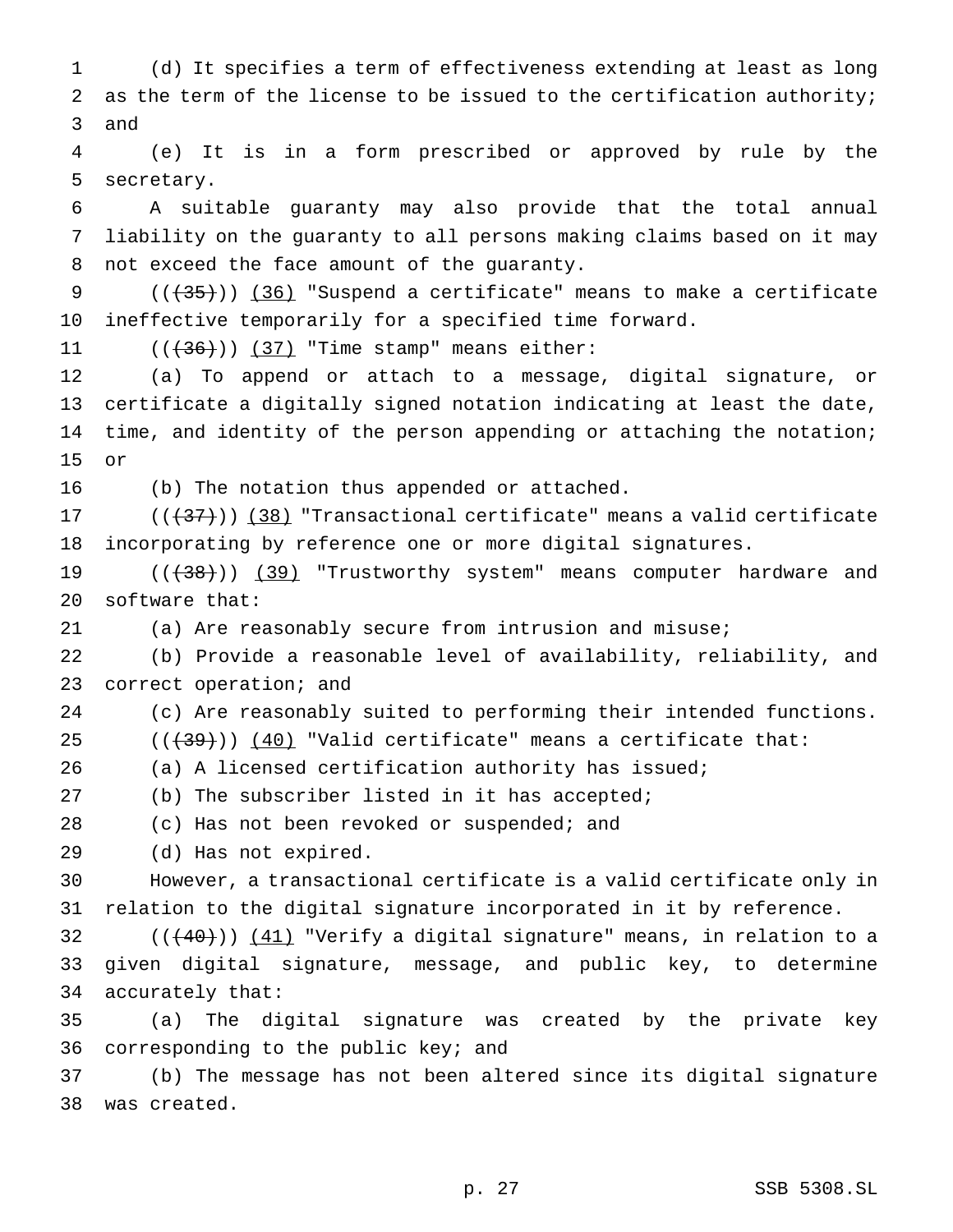NEW SECTION. **Sec. 31.** A new section is added to chapter 19.34 RCW to read as follows:

 Acceptance of a digital signature may be made in any manner reasonable in the circumstances.

 **Sec. 32.** RCW 19.34.220 and 1996 c 250 s 303 are each amended to read as follows:

 (1) By issuing a certificate, a licensed certification authority warrants to the subscriber named in the certificate that:

 (a) The certificate contains no information known to the certification authority to be false;

 (b) The certificate satisfies all material requirements of this chapter; and

 (c) The certification authority has not exceeded any limits of its license in issuing the certificate.

 The certification authority may not disclaim or limit the warranties of this subsection.

 (2) Unless the subscriber and certification authority otherwise agree, a certification authority, by issuing a certificate, promises to the subscriber:

 (a) To act promptly to suspend or revoke a certificate in accordance with RCW 19.34.250 or 19.34.260; and

 (b) To notify the subscriber within a reasonable time of any facts known to the certification authority that significantly affect the validity or reliability of the certificate once it is issued.

 (3) By issuing a certificate, a licensed certification authority certifies to all who reasonably rely on the information contained in 27 the certificate, or on a digital signature verifiable by the public key 28 listed in the certificate, that:

 (a) The information in the certificate and listed as confirmed by the certification authority is accurate;

 (b) All information foreseeably material to the reliability of the certificate is stated or incorporated by reference within the certificate;

(c) The subscriber has accepted the certificate; and

 (d) The licensed certification authority has complied with all applicable laws of this state governing issuance of the certificate.

 (4) By publishing a certificate, a licensed certification authority certifies to the repository in which the certificate is published and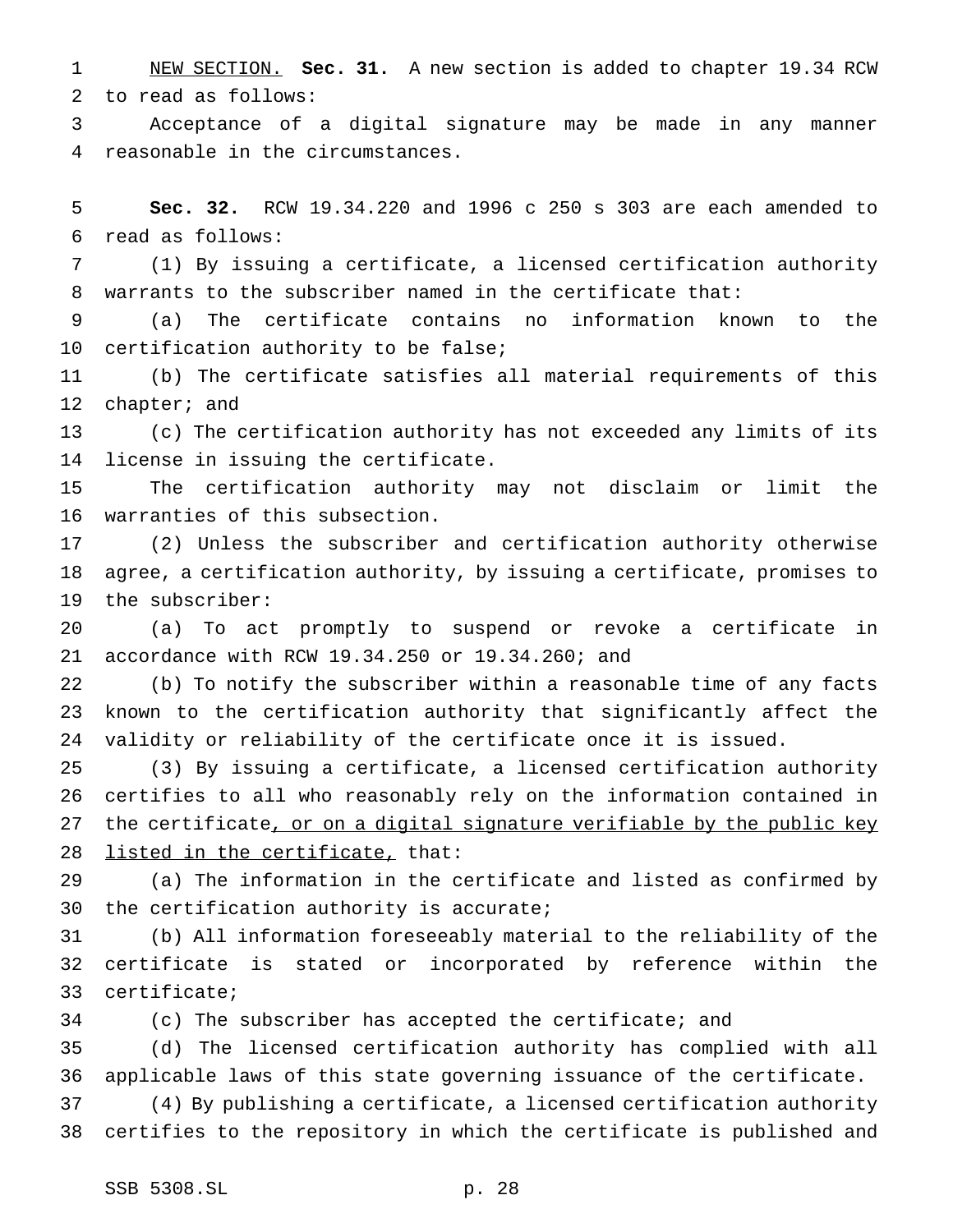to all who reasonably rely on the information contained in the certificate that the certification authority has issued the certificate to the subscriber.

 **Sec. 33.** RCW 19.34.410 and 1996 c 250 s 502 are each amended to read as follows:

 (1) Notwithstanding a disclaimer by the repository or a contract to the contrary between the repository, a certification authority, or a subscriber, a repository is liable for a loss incurred by a person reasonably relying on a digital signature verified by the public key listed in a suspended or revoked certificate, if loss was incurred more than one business day after receipt by the repository of a request to publish notice of the suspension or revocation, and the repository had failed to publish the notice when the person relied on the digital signature.

 (2) Unless waived, a recognized repository or the owner or operator of a recognized repository is:

 (a) Not liable for failure to record publication of a suspension or revocation, unless the repository has received notice of publication and one business day has elapsed since the notice was received;

 (b) Not liable under subsection (1) of this section in excess of the amount specified in the certificate as the recommended reliance limit;

23 (c) Not liable under subsection (1) of this section ((only)) for 24 ((direct compensatory damages, which do not include)):

25 (i) Punitive or exemplary damages; or

26 (ii) ((Damages for lost profits or opportunity; or

 $(\overrightarrow{\text{iii}}))$  Damages for pain or suffering;

 (d) Not liable for misrepresentation in a certificate published by a licensed certification authority;

 (e) Not liable for accurately recording or reporting information that a licensed certification authority, or court clerk, or the secretary has published as required or permitted in this chapter, including information about suspension or revocation of a certificate; (f) Not liable for reporting information about a certification authority, a certificate, or a subscriber, if the information is published as required or permitted in this chapter or a rule adopted by the secretary, or is published by order of the secretary in the